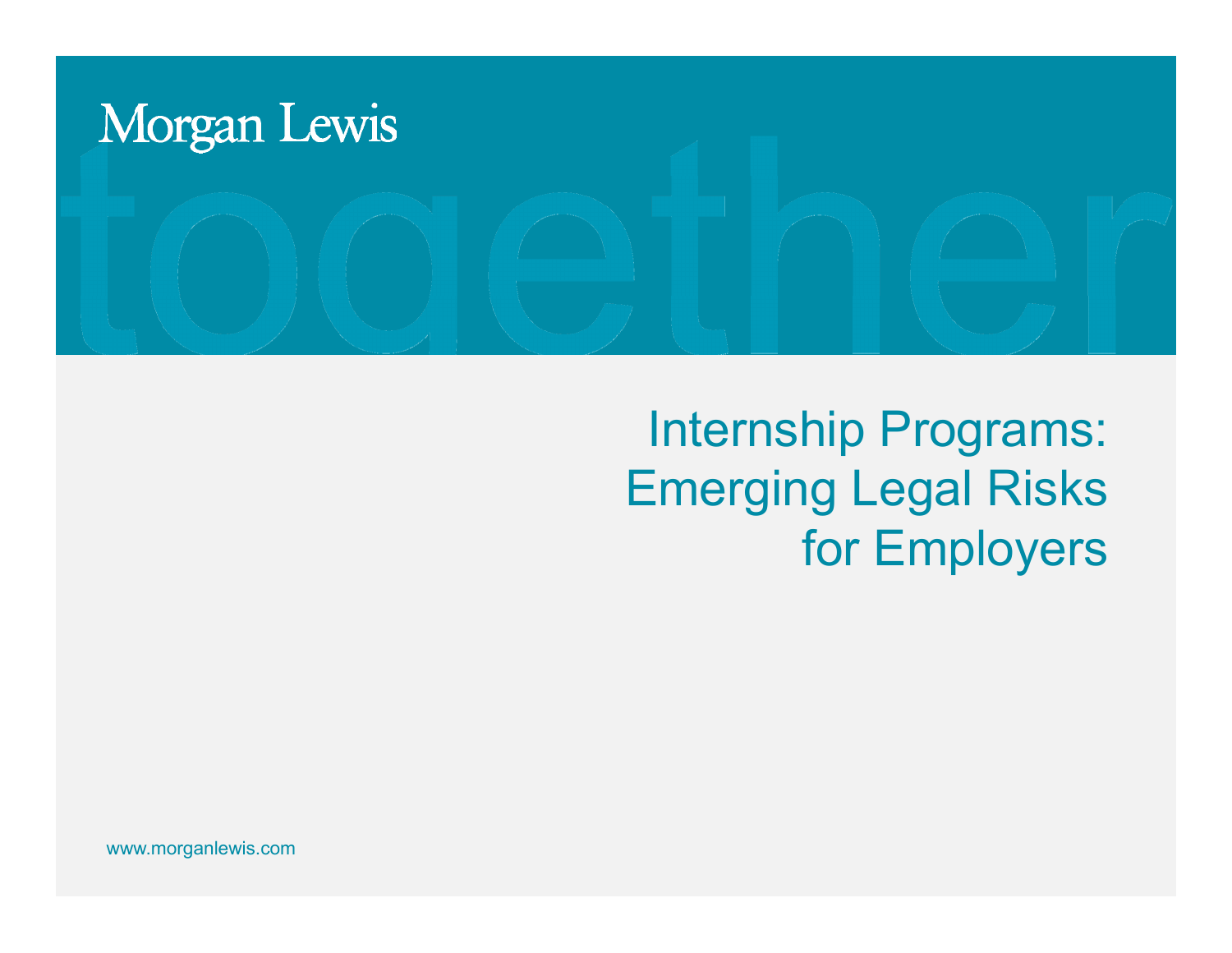# Agenda

- •Recent Enforcement/Litigation Developments Involving Interns
- •Requirements Under the Fair Labor Standards Act of 1938 (FLSA)
- •Exceptions to the FLSA's Requirements
- •Determining Whether an Individual is an Intern or an Employee
- •The Supreme Court's Factors
- •The Department of Labor's (DOL) Six-Part Test
- •Application of the Six-Part Test by DOL and the Courts
- •Highlights of State Law Tests
- •Special Considerations for Non-profit Employers (use of "volunteer" test)
- •Risks of Misclassifying Interns
- •• Best Practices for Developing and Implementing an Internship Program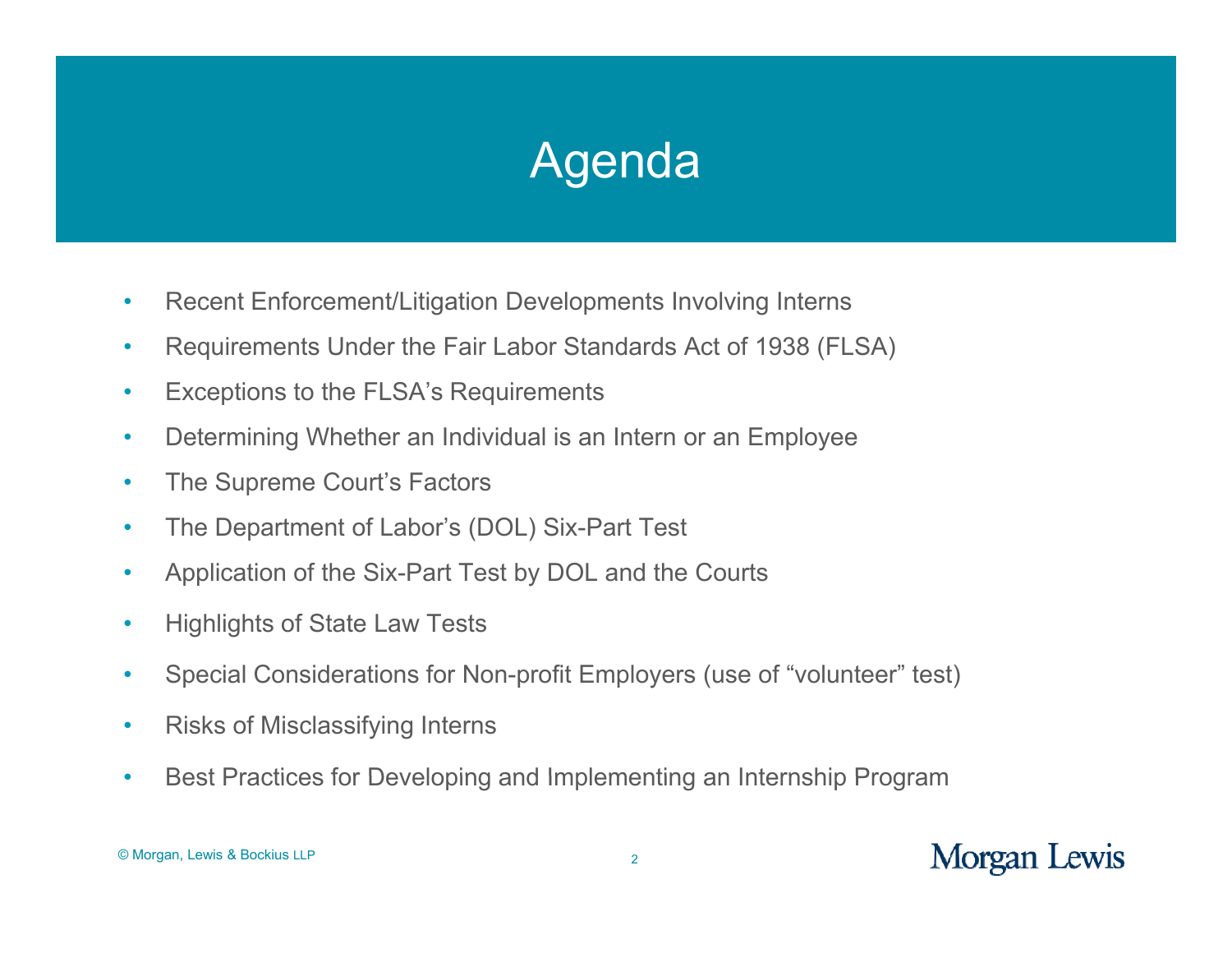# Recent DOL Enforcement Policy Pronouncement

"If you're a for-profit employer or you want to pursue an internship *with a for-profit employer, there aren't going to be many circumstances where you can have an internship and not be paid and still be in compliance with the law " compliance the law.*

> Nancy J. Leppink, Acting Director of the Department of Labor, Wage and Hour Division, The Unpaid Intern, Legal or Not, N.Y. TIMES, Apr. 2, 2010.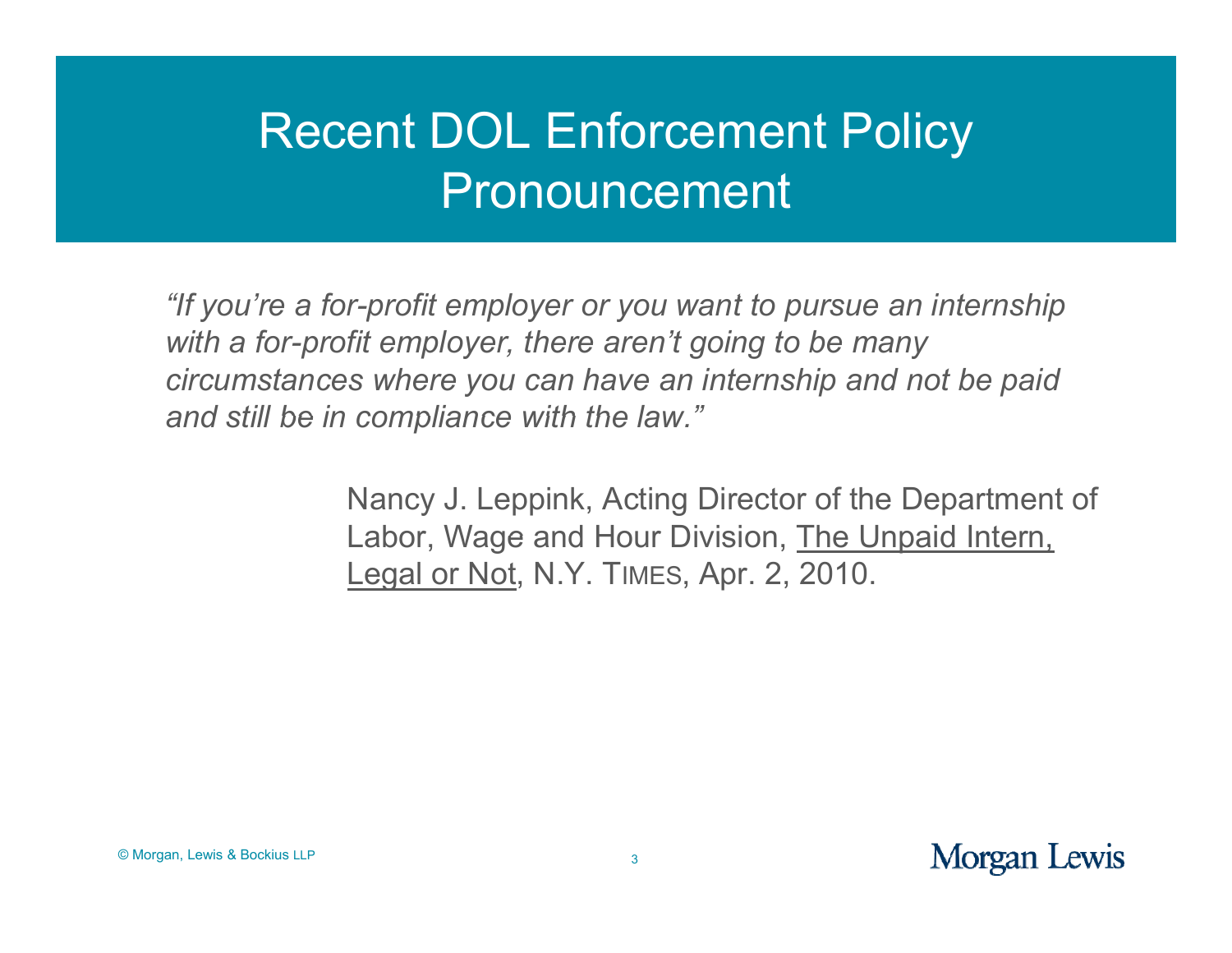### Recent Litigation Developments

"Since filing a lawsuit on behalf of unpaid interns late last year, our *office has received numerous calls from other current and former interns who were not paid for the productive work they performed."* 

Adam Klein, Outten & Golden, Employers Beware: Unpaid Interns Ready to Cash in, LAW360, Mar. 16, 2012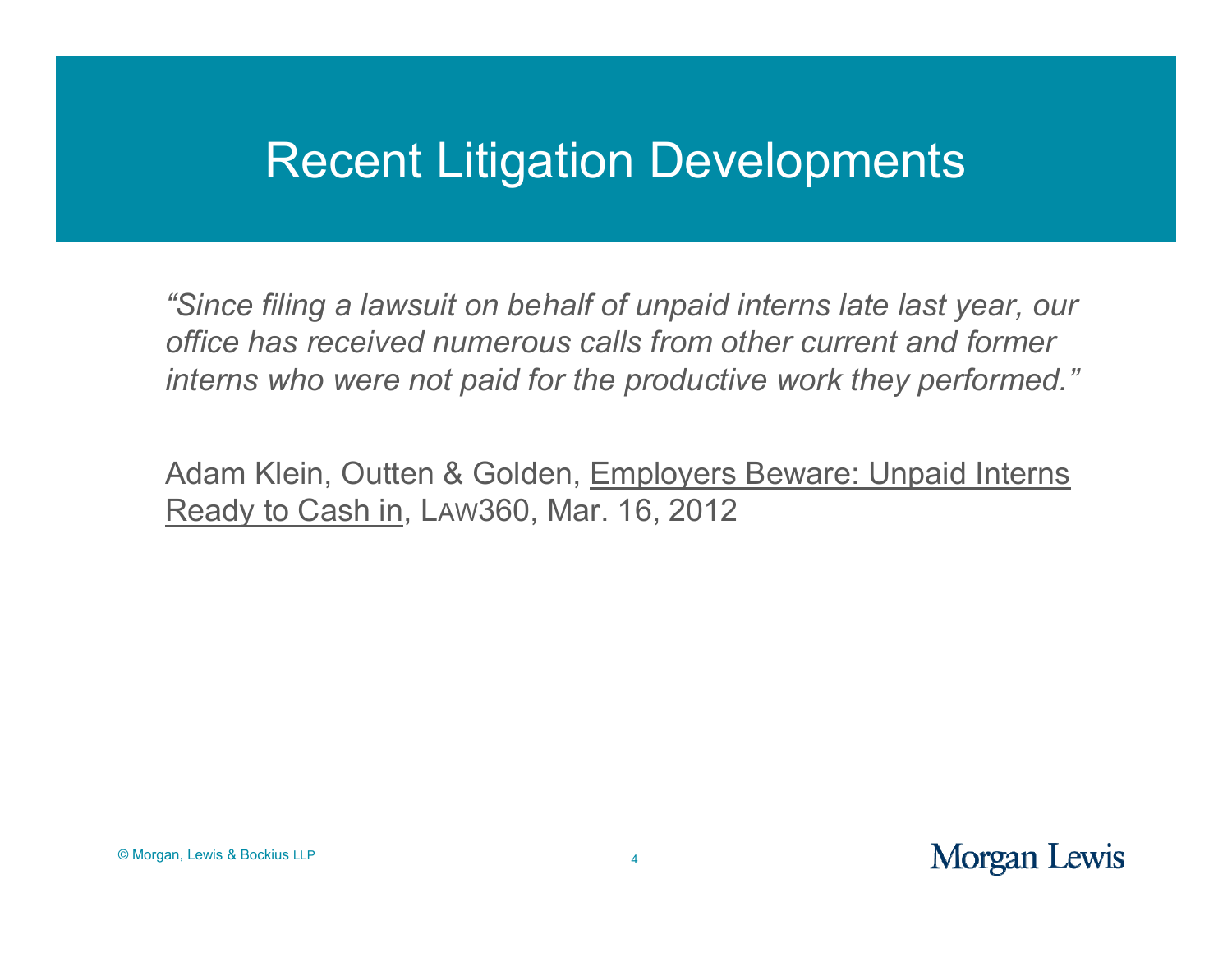### Fair Labor Standards Act of 1938 (FLSA)

- •• The FLSA requires federal minimum wage and time-and-a-half overtime wages for all hours over 40 the employee works in a workweek unless an employee meets one of the FLSA's exemption requirements. 29 U.S.C. §§ 206, 207.
- $\bullet$ An individual cannot waive his or her rights under the FLSA.
- $\bullet$  Many states have wage and hour laws that mirror the requirements of the FLSA, or provide even greater rights to employees.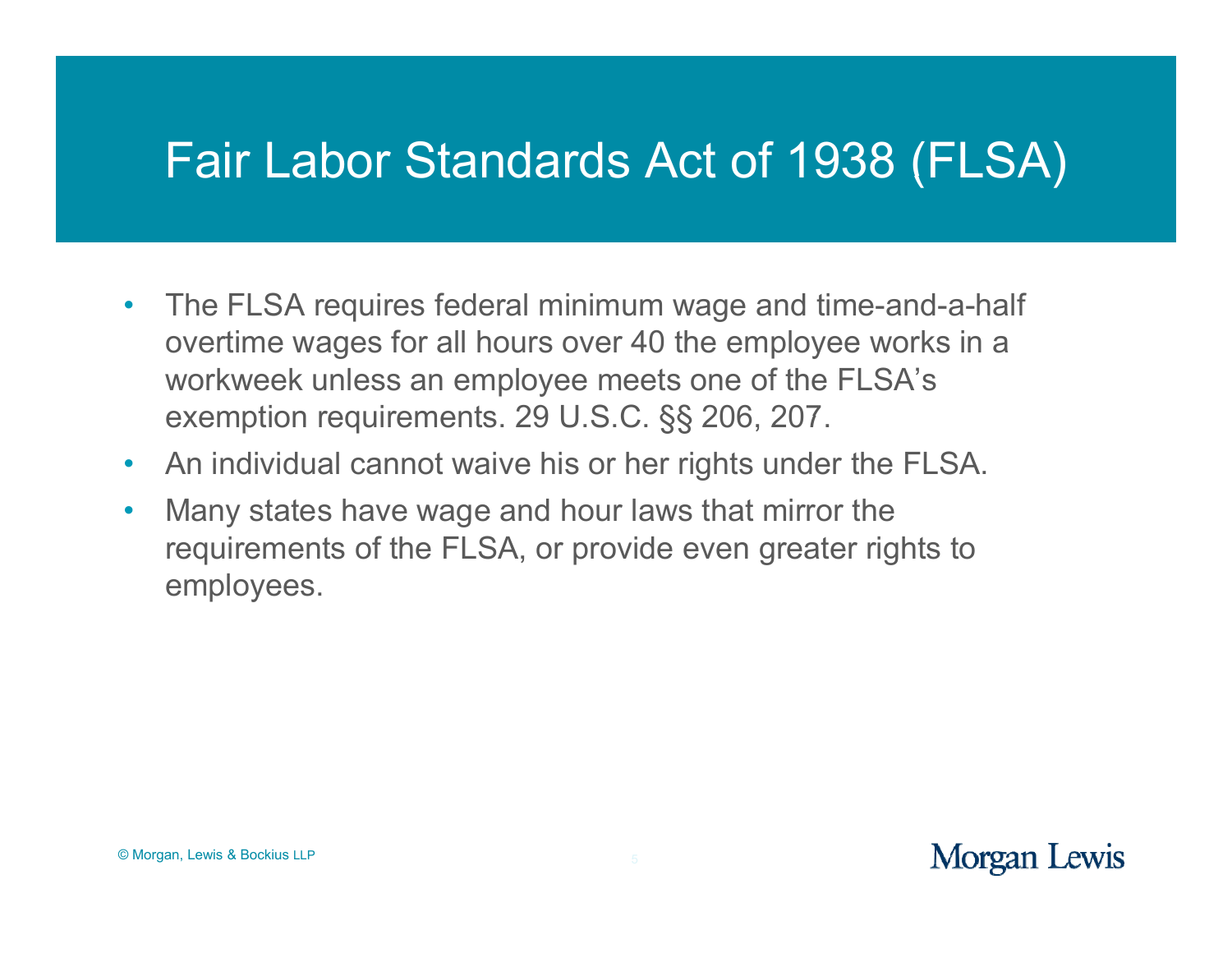## Defining "Employee" Under the FLSA

- $\bullet$ FLSA broadly defines "employee" to include "any individual employed by an employer." 29 U.S.C. § 203(e)(1).
- $\bullet$ FLSA defines "employment" as "to suffer or permit to work." Id.
- $\bullet$  Not everyone who performs services for an employer is an "employee."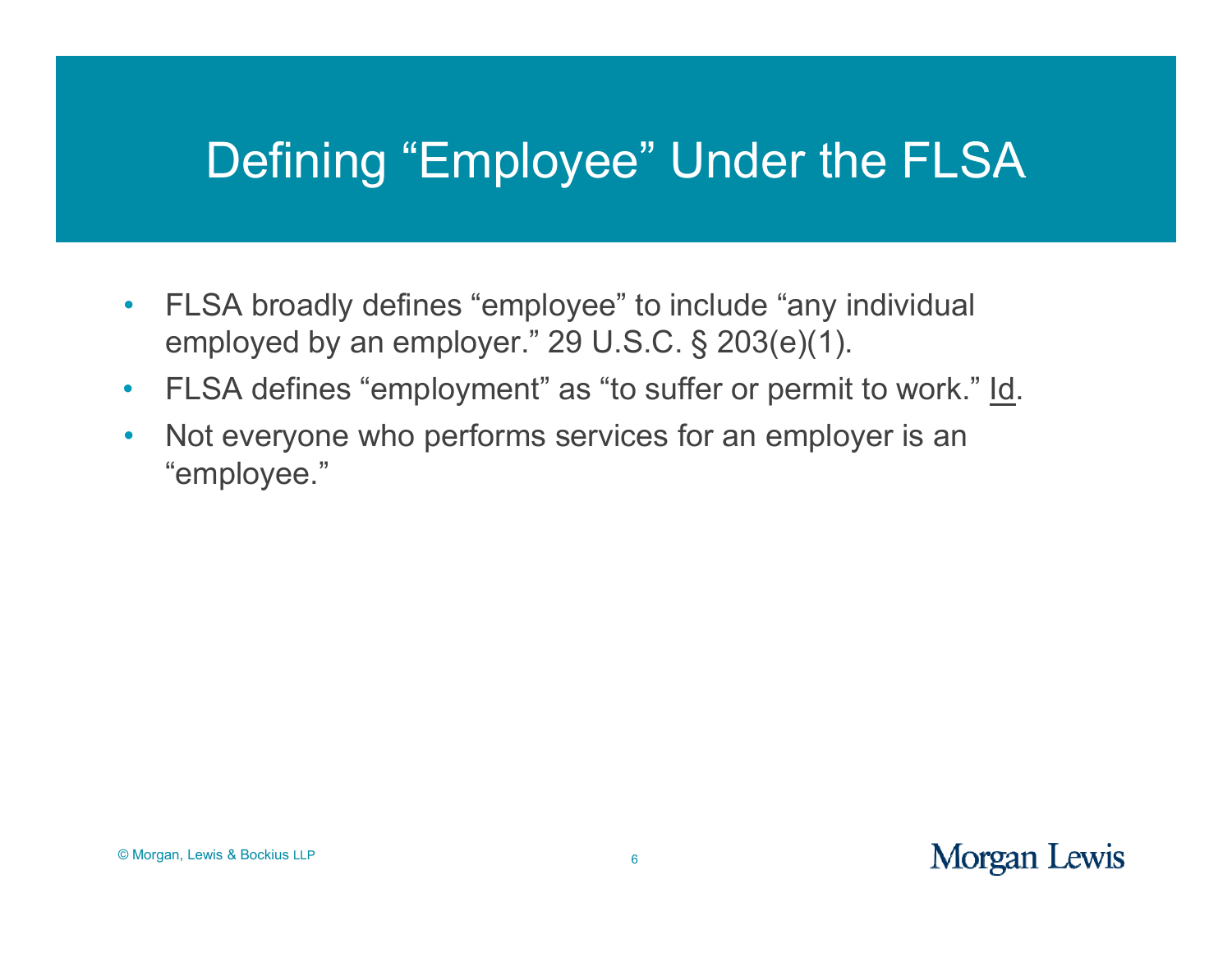### Non-Employees Under the FLSA

- $\bullet$ • Intern/Trainee
- $\bullet$  Volunteer (only the public and nonprofit sectors can utilize volunteers)
- $\bullet$ Independent Contractor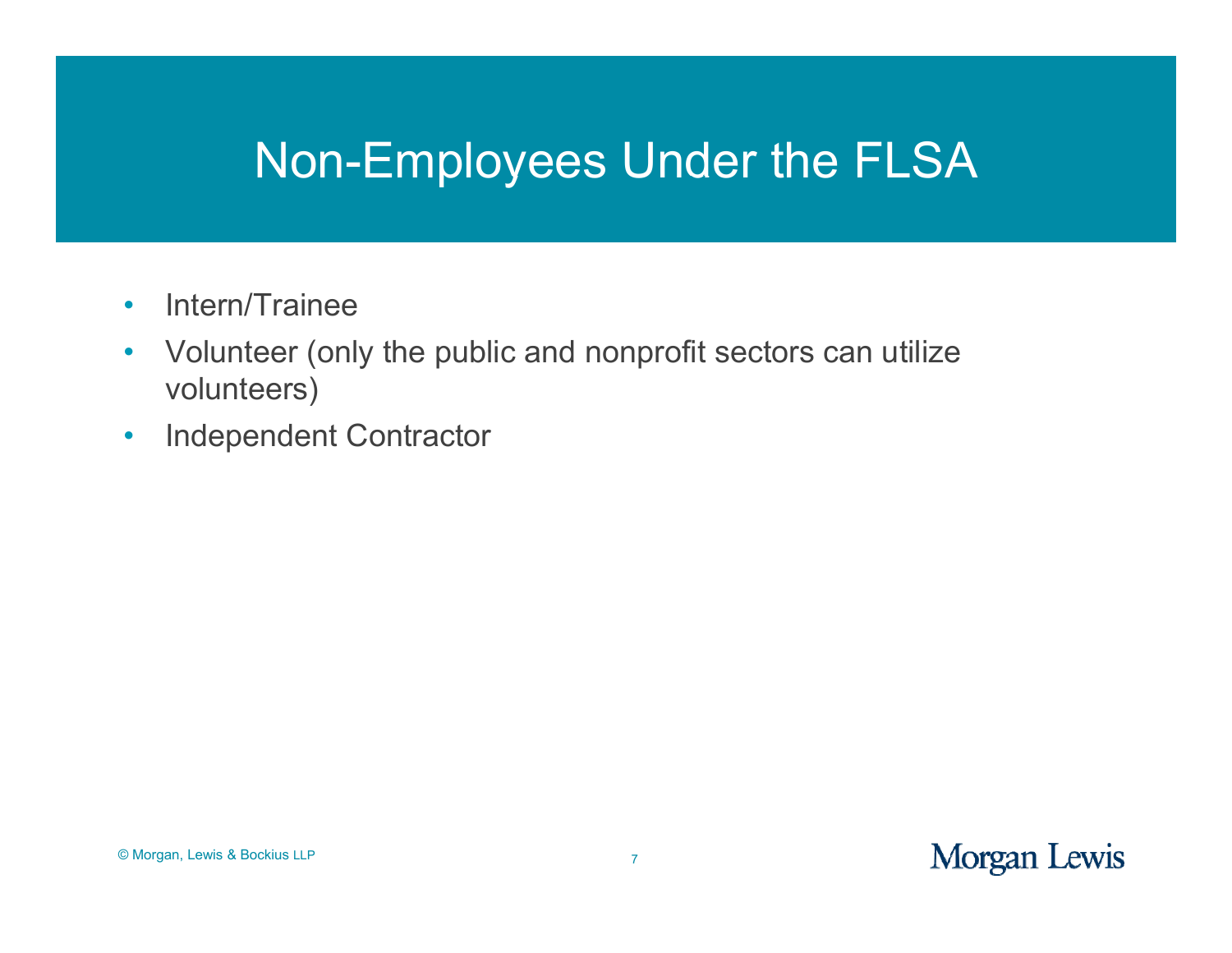### The Supreme Court's "Trainee" Test

•• The Supreme Court held in Walling v. Portland Terminal Co., 330 U.S. 148 (1947), that individuals who work for their own advantage on the premises of an employer, with no express or implied agreement that they will be compensated, are not "employed" and are, therefore, not "employees." 330 U.S. at 152-153.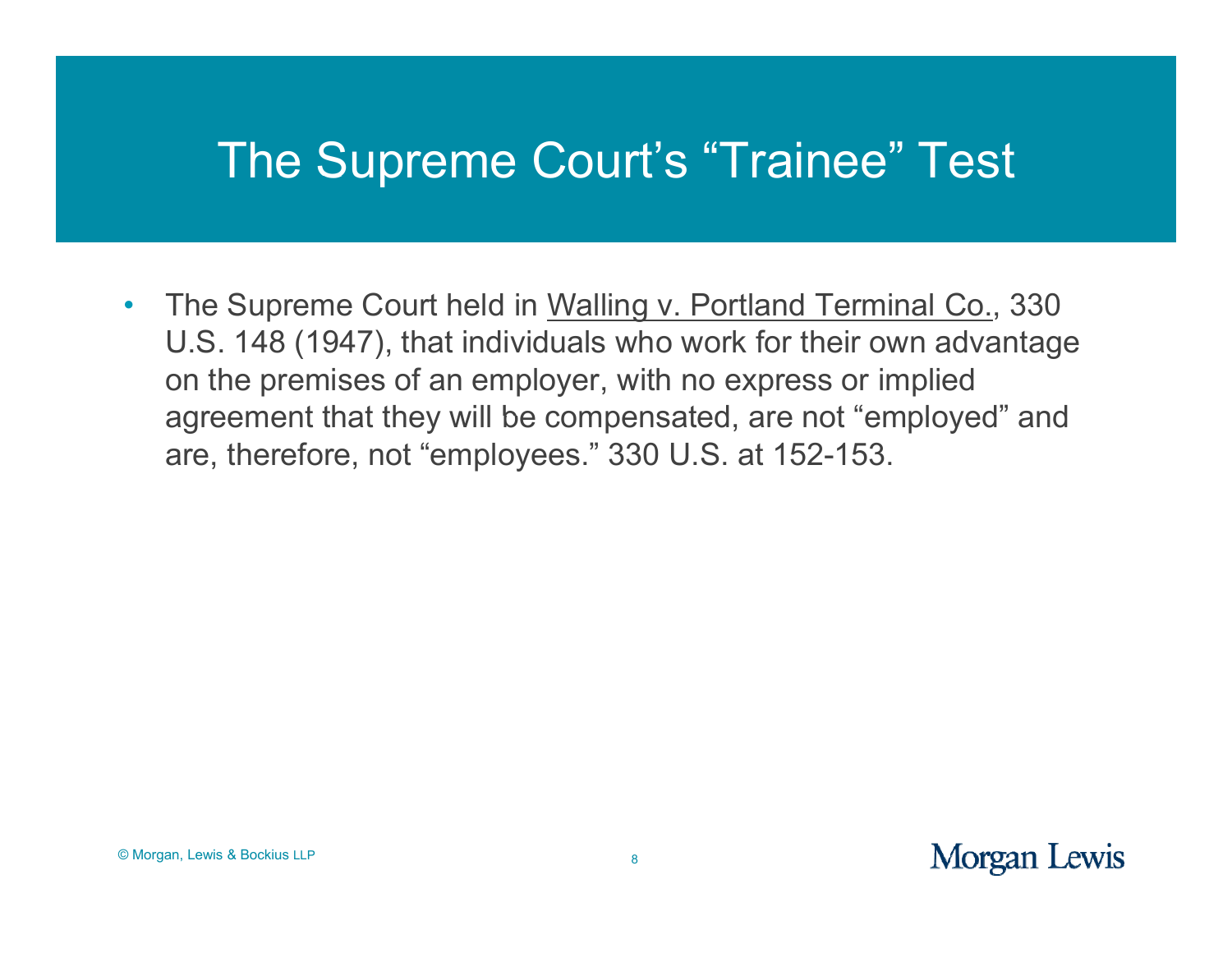### Walling v. Portland Terminal Co.

The following factors were considered by the Supreme court in Walling in determining that the individual was a trainee and not an employee:

- $\bullet$ • Instruction and training
- $\bullet$ Close supervision
- $\bullet$ • Regular employees not displaced
- $\bullet$  Presence of trainee does not expedite employer's business and sometimes impedes it
- $\bullet$  Compensation agreement – presence of one or lack thereof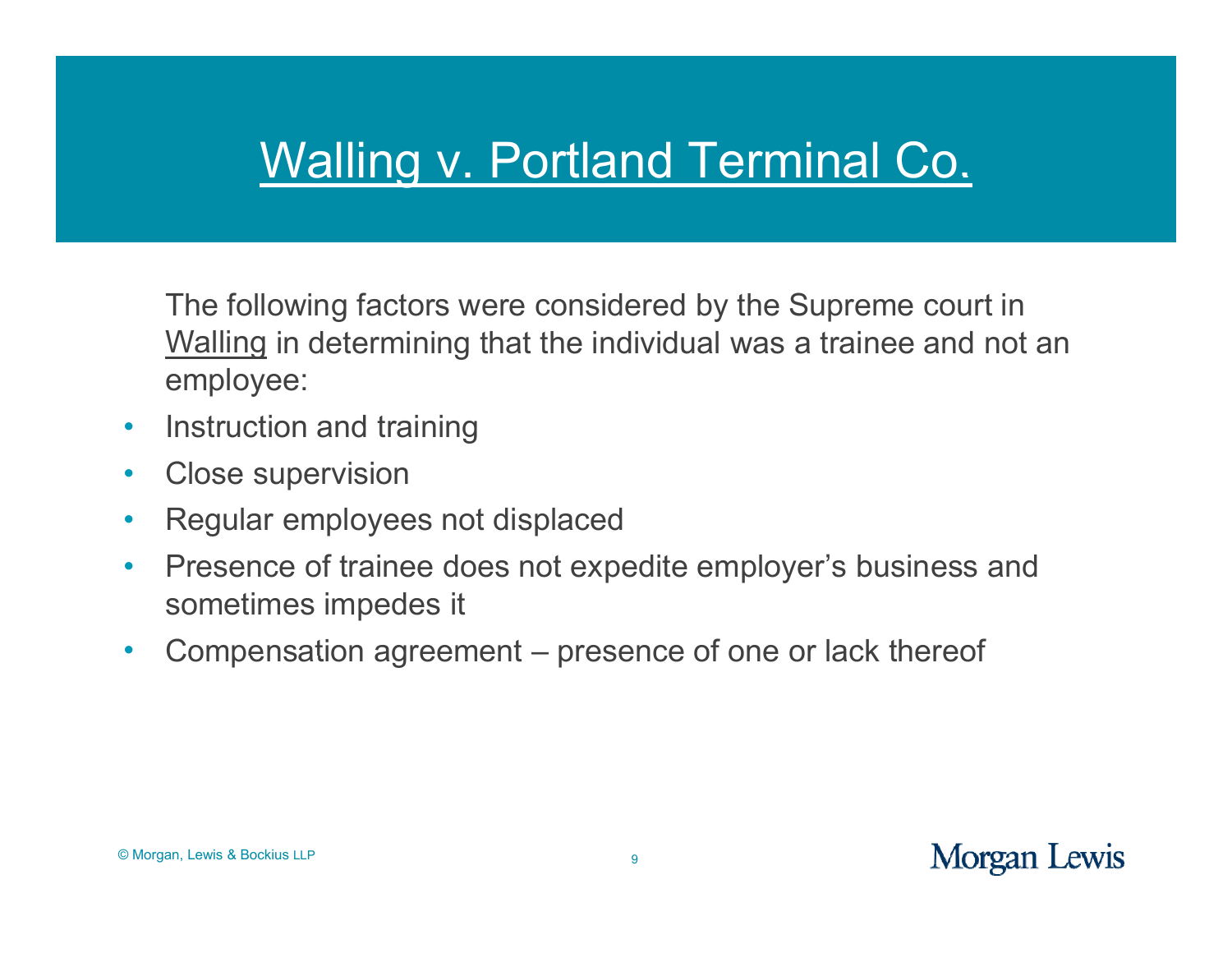### Is an Intern an Employee?

- $\bullet$ • Based on Walling, the DOL's Wage and Hour Division (WHD) established a **six-part** test to assess whether interns, externs, graduate assistants or similar individuals are "trainees" or "employees." See U.S. Department of Labor, Employment Relations Under the Fair Labor Standards Act, WH Publication 1297 (reprinted August 1985).
- $\bullet$ If all of the factors are met, the interns or trainees are not "employees" within the meaning of the FLSA.
- $\bullet$  The employer bears the burden of establishing that an intern is not an employee.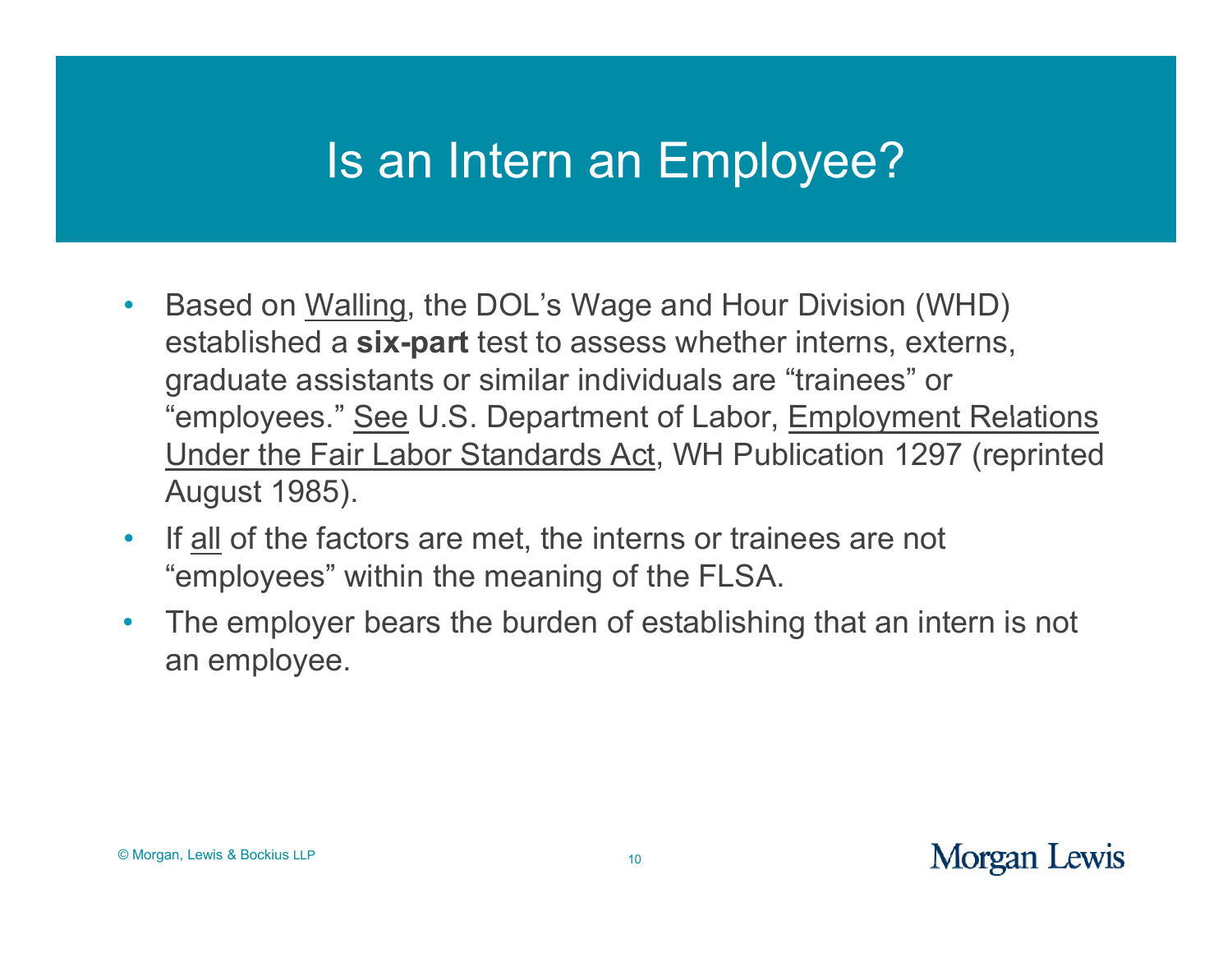## The DOL Six-Part Test

- 1. The training, even though it includes actual operation of the facilities of the employer, is similar to that which would be given in an educational environment;
- 2.The training is for the benefit of the trainees or students;
- 3. The trainees or students do not replace regular employees but work under their close supervision;
- 4. The employer that provides the training derives no immediate advantage from the activities of the trainees or students, and on occasion its operations may actually be impeded;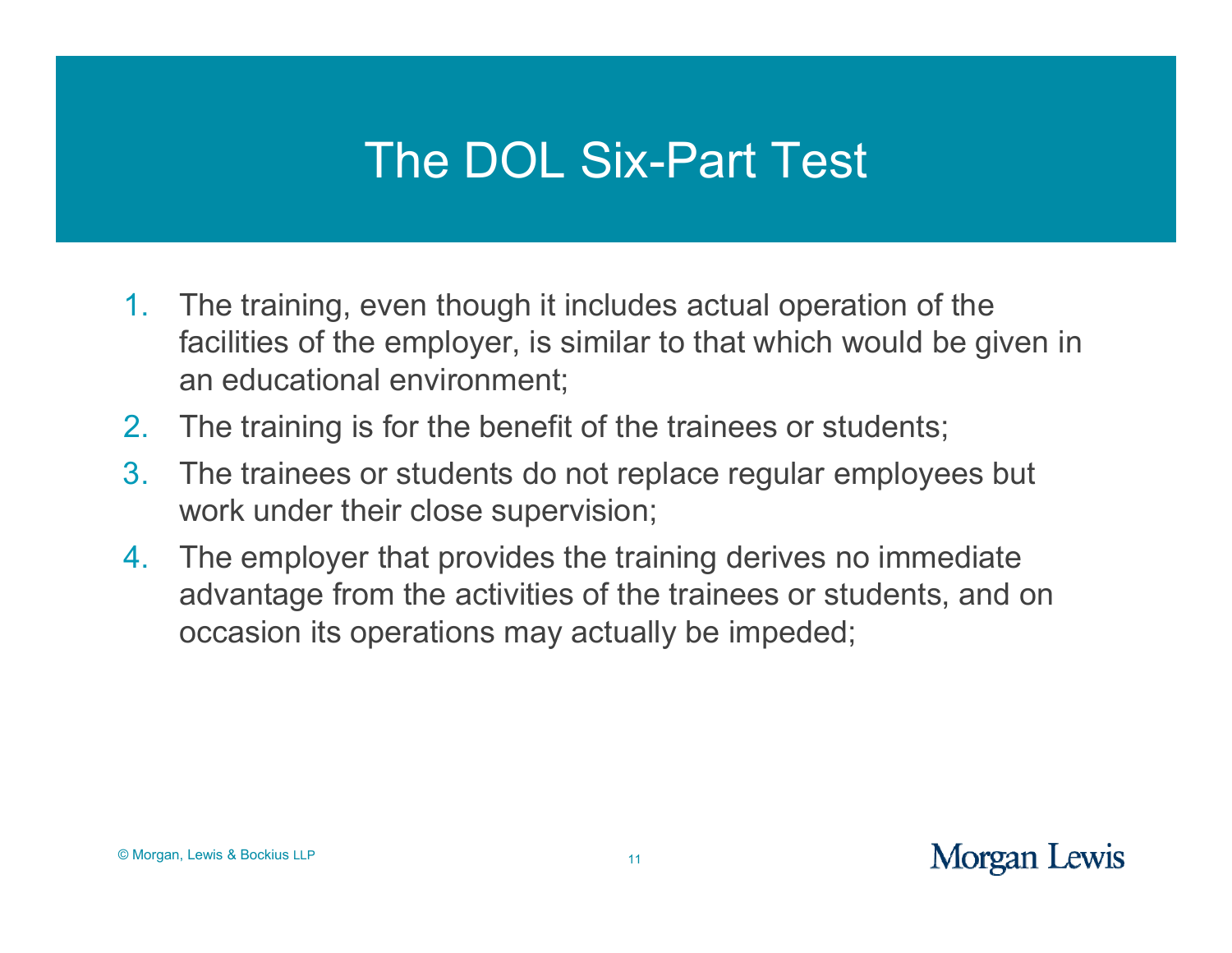### The DOL Six-Part Test

- 5. The trainees or students are not necessarily entitled to a job at the  $\,$ conclusion of the training period; and
- 6. The employer and the trainees or students understand that the trainees or students are not entitled to wages for the time spent in training.

<u>See</u> DOL Fact Sheet #71: Internship Programs Under the Fair Labor Standards Act (April 2010).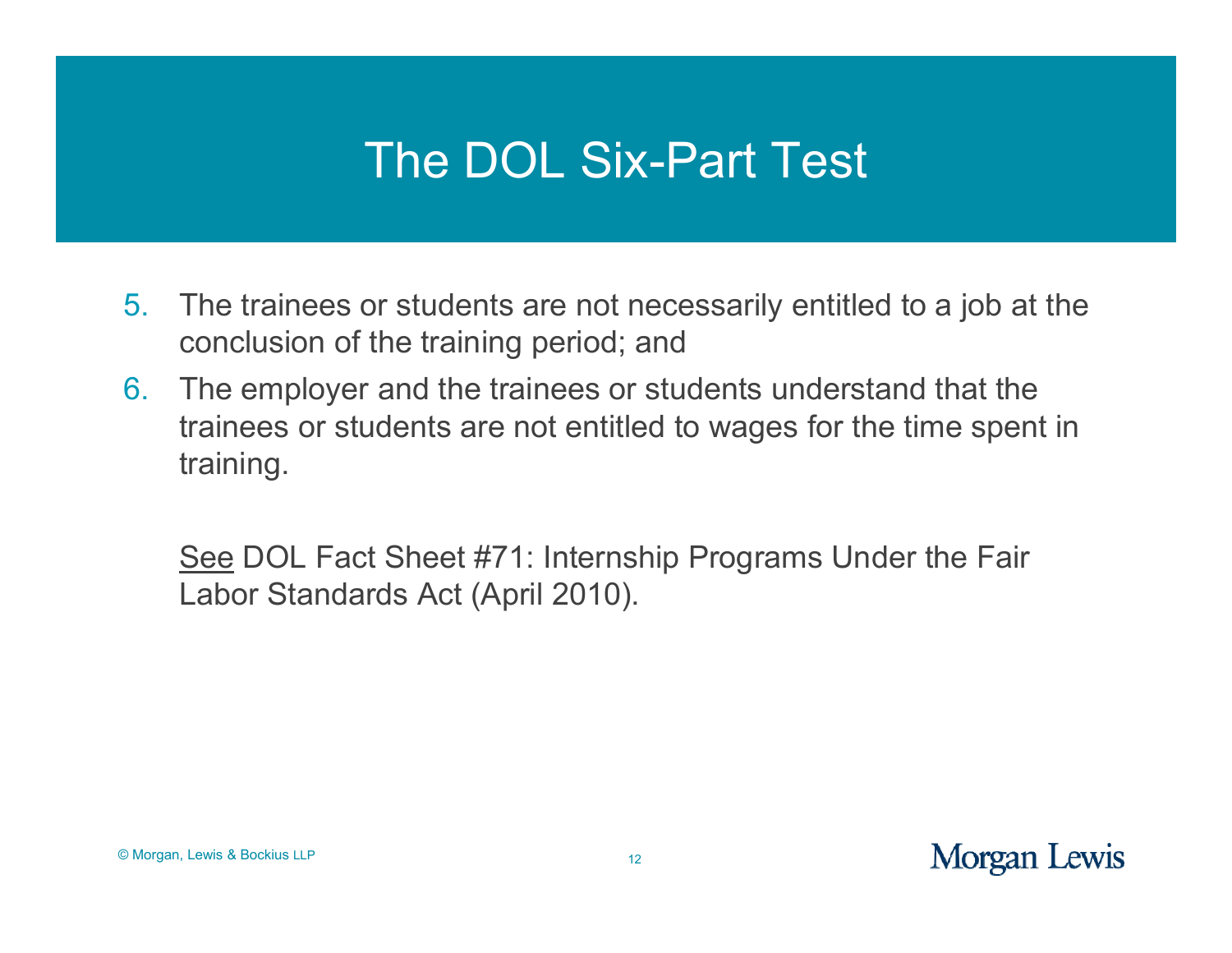# Applying the Test

- $\bullet$ Application of these criteria requires a fact-intensive analysis.
- $\bullet$  Determining whether an intern is an employee depends upon all circumstances surrounding his or her activities on the premises of the employer.
- • Even if the internship program is designed to provide students with professional experience to further their education and the training is academically oriented, employers should be aware that all six parts of the test **must** be met and that implementation is key.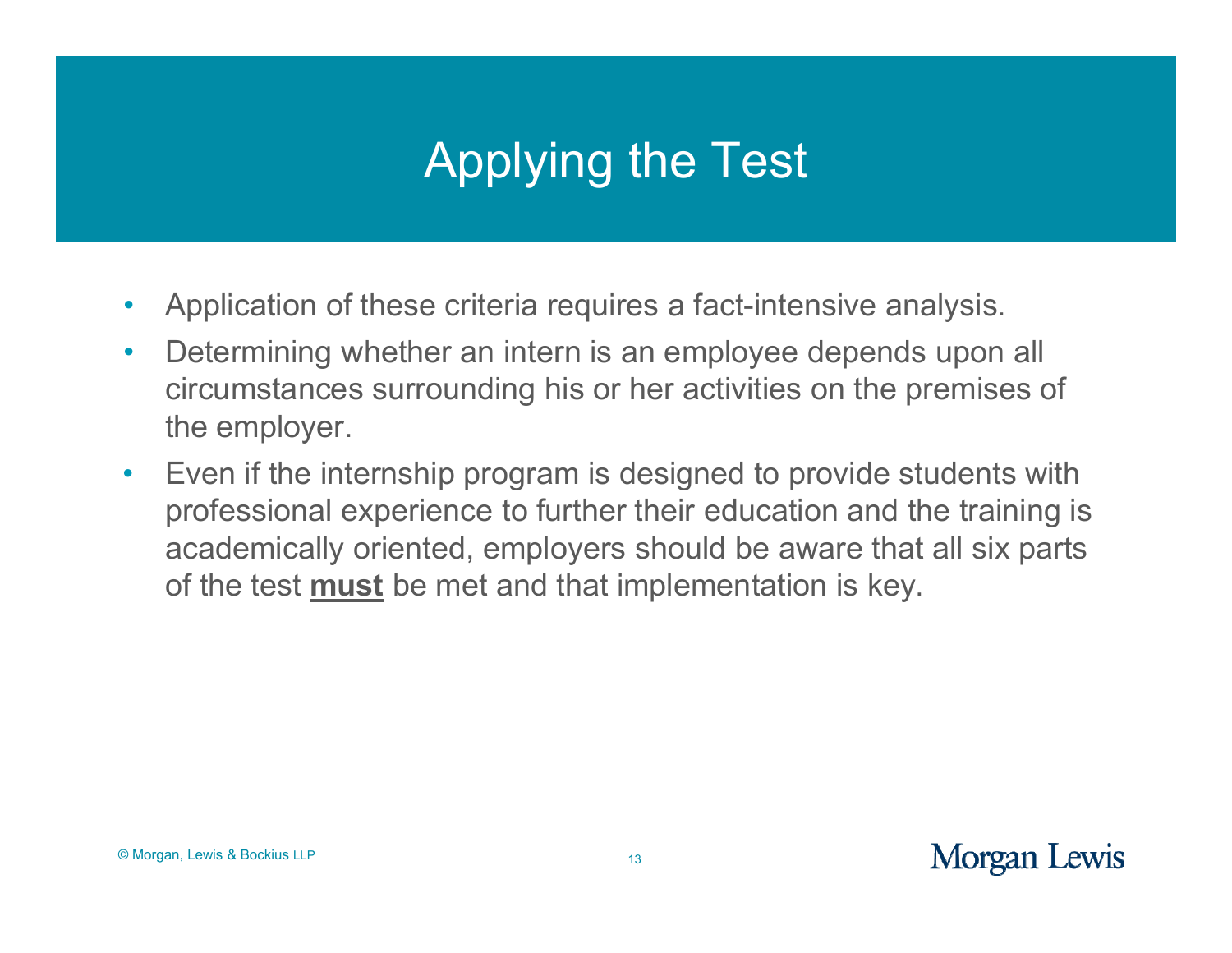### **Failure to Establish that the Employer Received No Immediate Advantage.**

- • In an Opinion Letter dated March 25, 1994, (1994 U.S. Dept. of Labor Op. Ltr. LEXIS 17), the DOL stated that an employer failed to establish that the employer received no immediate advantage from the trainees' work and that the trainees in the employer's program were actually employees when those trainees participated in a Hostel Management Training lasting one to two months.
- $\bullet$  During the training, the trainees assisted with the daily operation of a youth hostel, which included checking customers in and out, performing maintenance and administrative work, and establishing/designing an educational program for the hostel.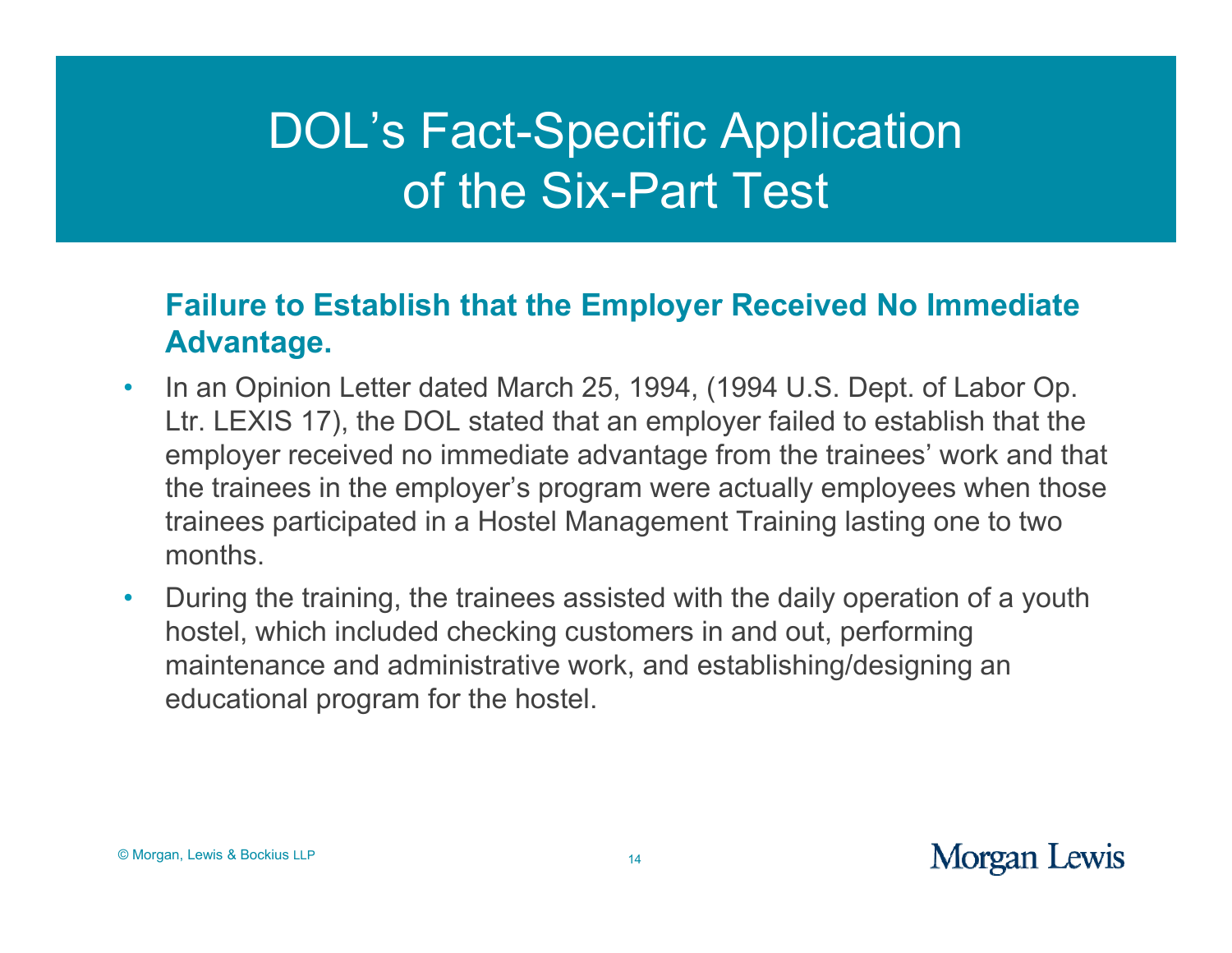### **Failure to Establish that the trainees Do Not Displace Regular Employees and that the Employer Received No Immediate Advantage.**

- $\bullet$ • In an Opinion Letter dated May 17, 2004 (U.S. Dept. of Labor Op. Ltr. FLSA2004-5NA), the DOL concluded that an employer failed to meet the test despite the fact that the stated purpose of the internship was to teach "marketing, promotion, and statistical analysis to students in a real world setting."
- • The internship was even structured like a college marketing course, and the student interns only worked 7 to 10 hours per week, were required to obtain college credit, and were closely supervised.
- • However, in reaching its conclusion, the DOL reasoned that the students performed the work of a field marketing representative on campus and that the students were expected to assume the role of regular staff members of the employer.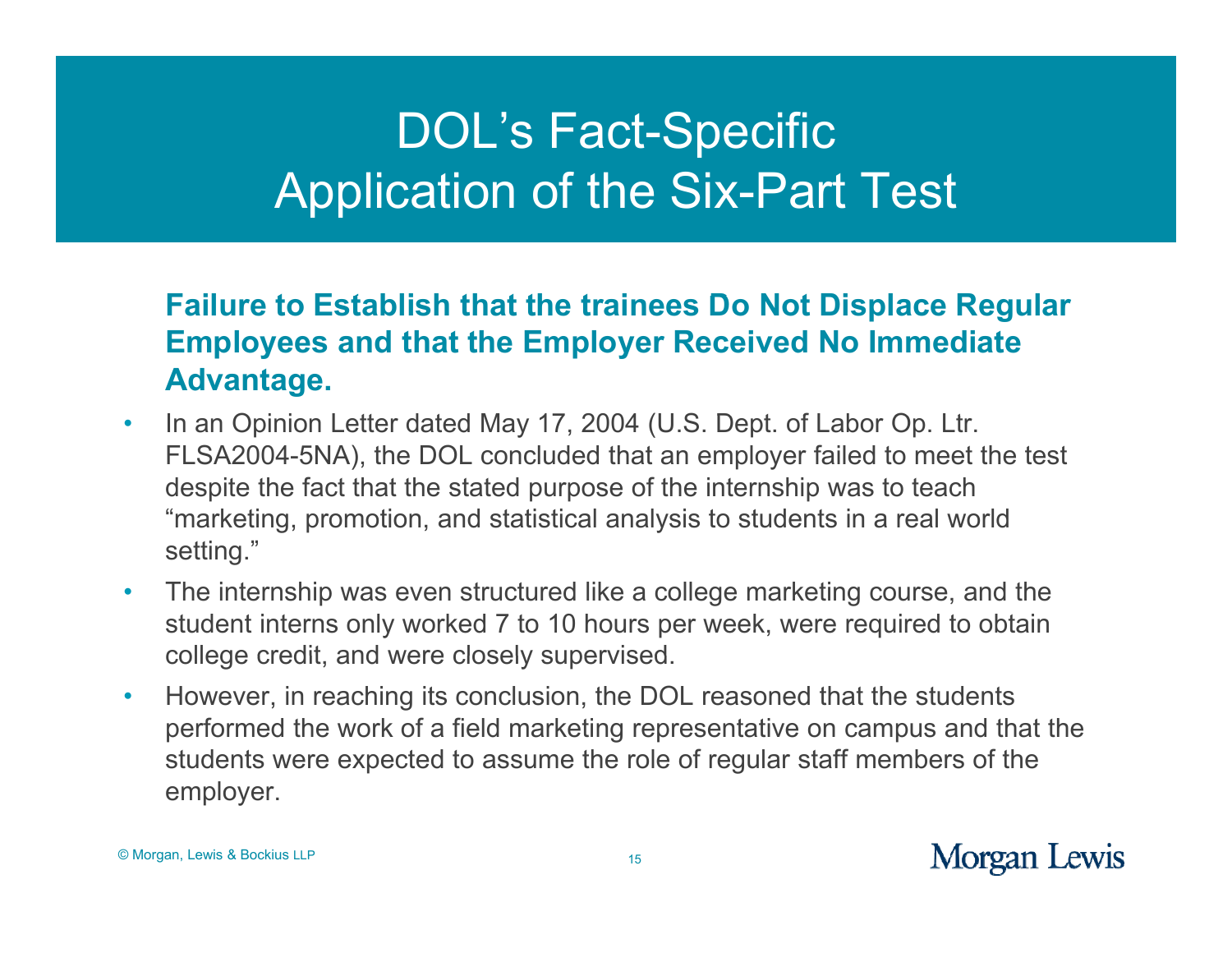- $\bullet$ • In an Opinion Letter dated April 6, 2006 (U.S. Dept. of Labor Op. Ltr. FLSA2006-12), the DOL concluded that an employer successfully demonstrated each of the six factors when the program's only purpose was educational and was designed to expose students to different careers.
- $\bullet$  Students in the program spent one week shadowing an employee at a sponsoring employer and received no compensation or college credit.
- $\bullet$ • While students did not generally perform work for the employers, they did perform small office tasks.
- $\bullet$  DOL's Application of the 6 factors in determining that the students were not employees:
	- Factor 1: Training was practical application of material taught in a classroom setting, therefore, the program qualified as training similar to a vocational school or academic educational instruction.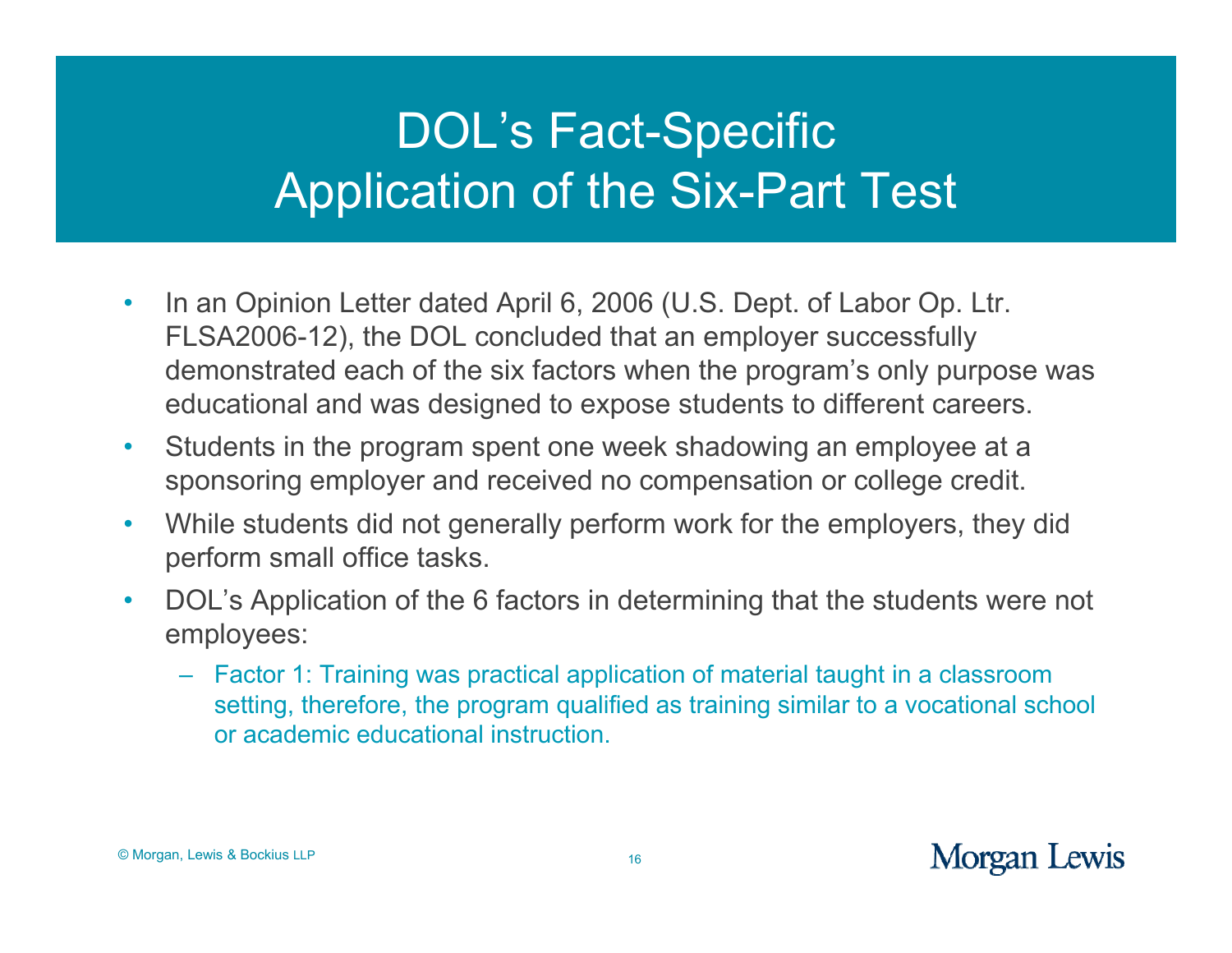- Factor 2: Students' participation in the program facilitated their observation of the practical application of what they learned in the classroom so they received the primary benefit from the program.
- Factor 3: Students do not displace regular employees because they merely shadow another employee for one week.
- Factor 4: Students only participated for one week, were assigned a shadowed employee and performed virtually no work, therefore providing no immediate advantage to the employer.
- Factors 5 & 6: Students are clearly informed that they will not receive a job at the conclusion of the program and that they are not entitled to compensation.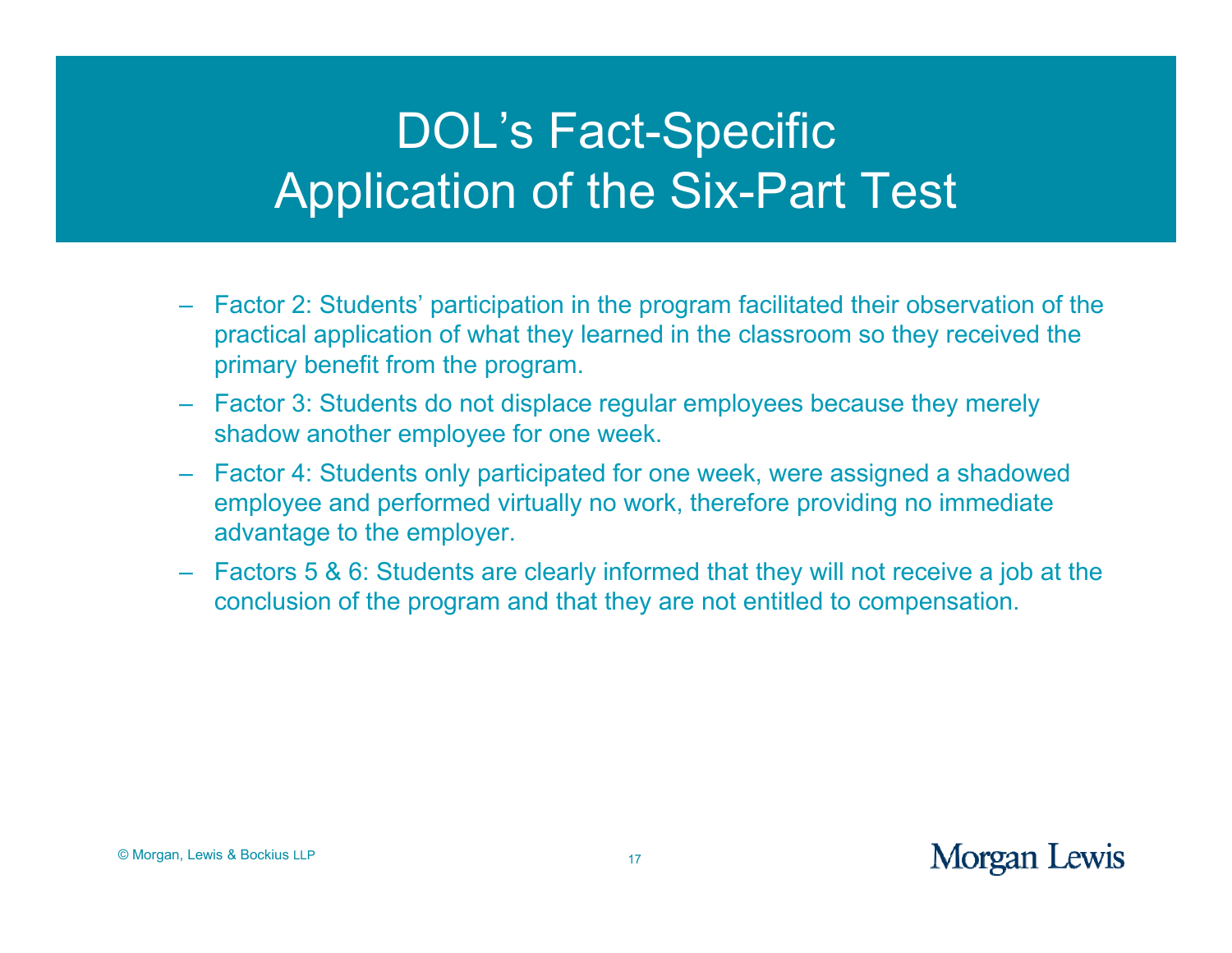### The Courts' Approach

Federal courts have taken different approaches to applying <u>Walling</u> and the DOL guidelines. Generally, three approaches have been taken by the courts:

#### •**Immediate or Primary Benefit Test (4<sup>th</sup> Cir., 6<sup>th</sup> Circ., and D. Md.)**

- Not an employee unless there is an immediate or primary benefit to the employer
- Considers the Walling factors and does not evaluate the DOL guidelines

#### •**All-or-Nothing Test (5th Cir. and W.D. Wash.)**

- To satisfy the all-or-nothing test, an employer must meet all six of the criteria set forth by the DOL
- If the employer is unable to establish a single factor, then the individual is classified as an employee

#### •**The Totality of Circumstances Test (10th Cir. and N.D. Okla.)**

- Rejects all-or-nothing application of the guidelines
- Considers guidelines in the totality of the circumstances and makes determination even if one factor may be missing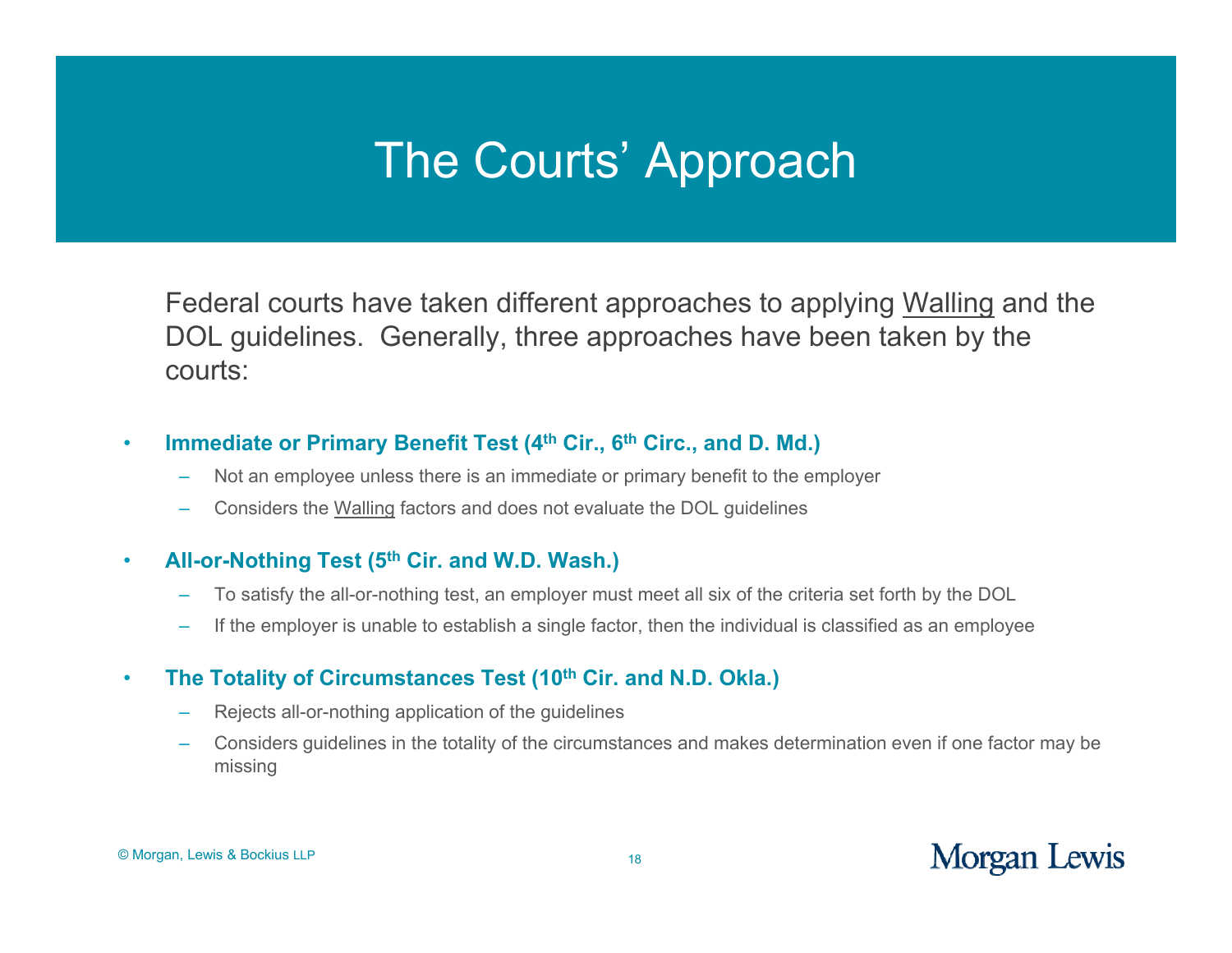## **California**

- $\bullet$ • Department of Industrial Relations, Division of Labor Standards Enforcement (DLSE) follows federal law in classifying interns and employees.
- $\bullet$ Applies the DOL's six-part test.
- $\bullet$  Considers "all of the circumstances" when applying the DOL's sixpart test.
- $\bullet$  Rejects prior use of 11-factor test that included DOL's six-part test and five additional factors.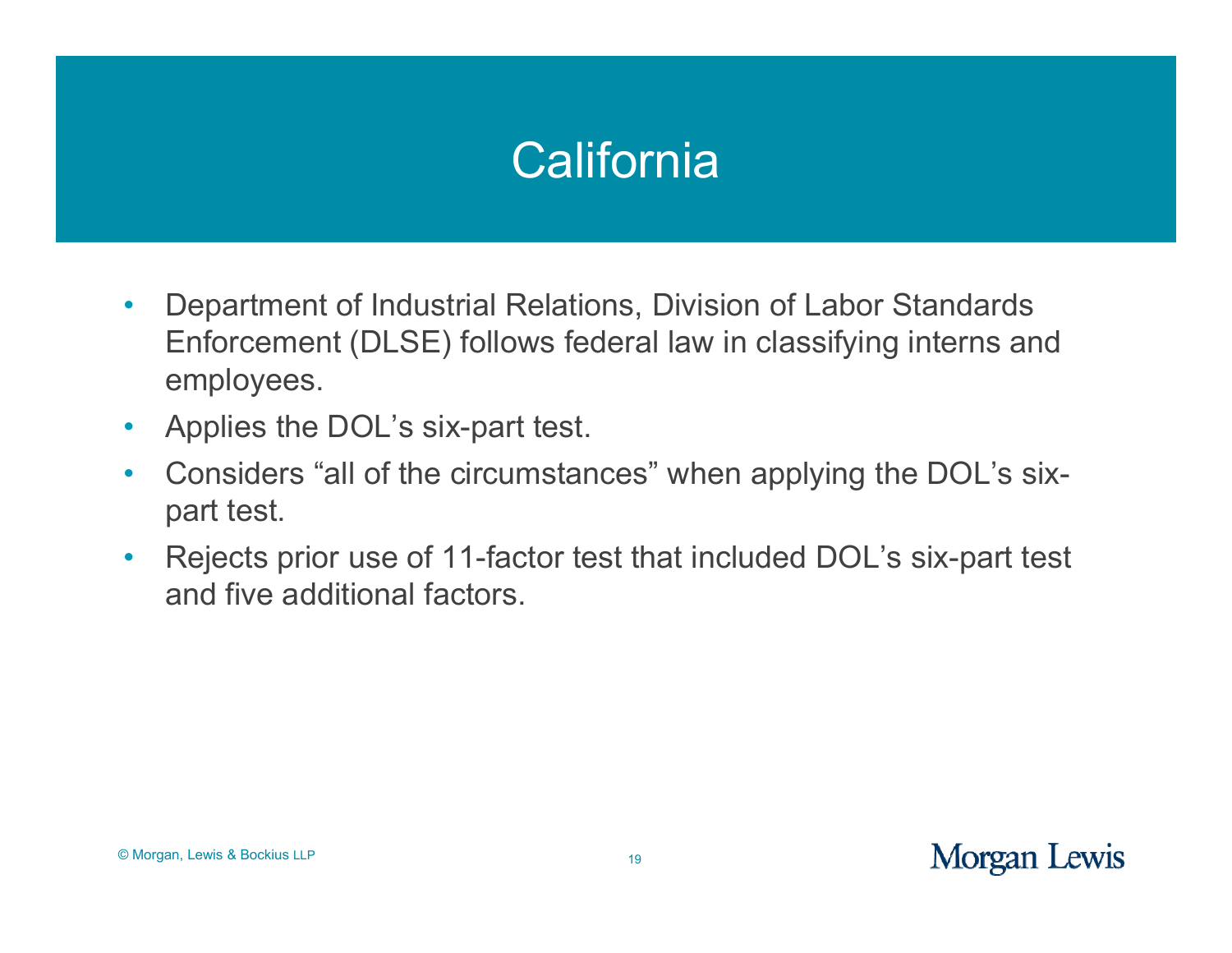### New York

- $\bullet$ • New York State Department of Labor looks at the "totality of circumstances" in applying the DOL's six-part test and adds five additional criteria.
- $\bullet$ In addition to the DOL's six part, New York also requires that:
	- The trainees or students be notified, in writing, that they will not receive any wages for such training and are not considered to be employees for minimum wage purposes.
	- Any clinical training be performed under the supervision and direction of individuals knowledgeable and experienced in the activities being performed.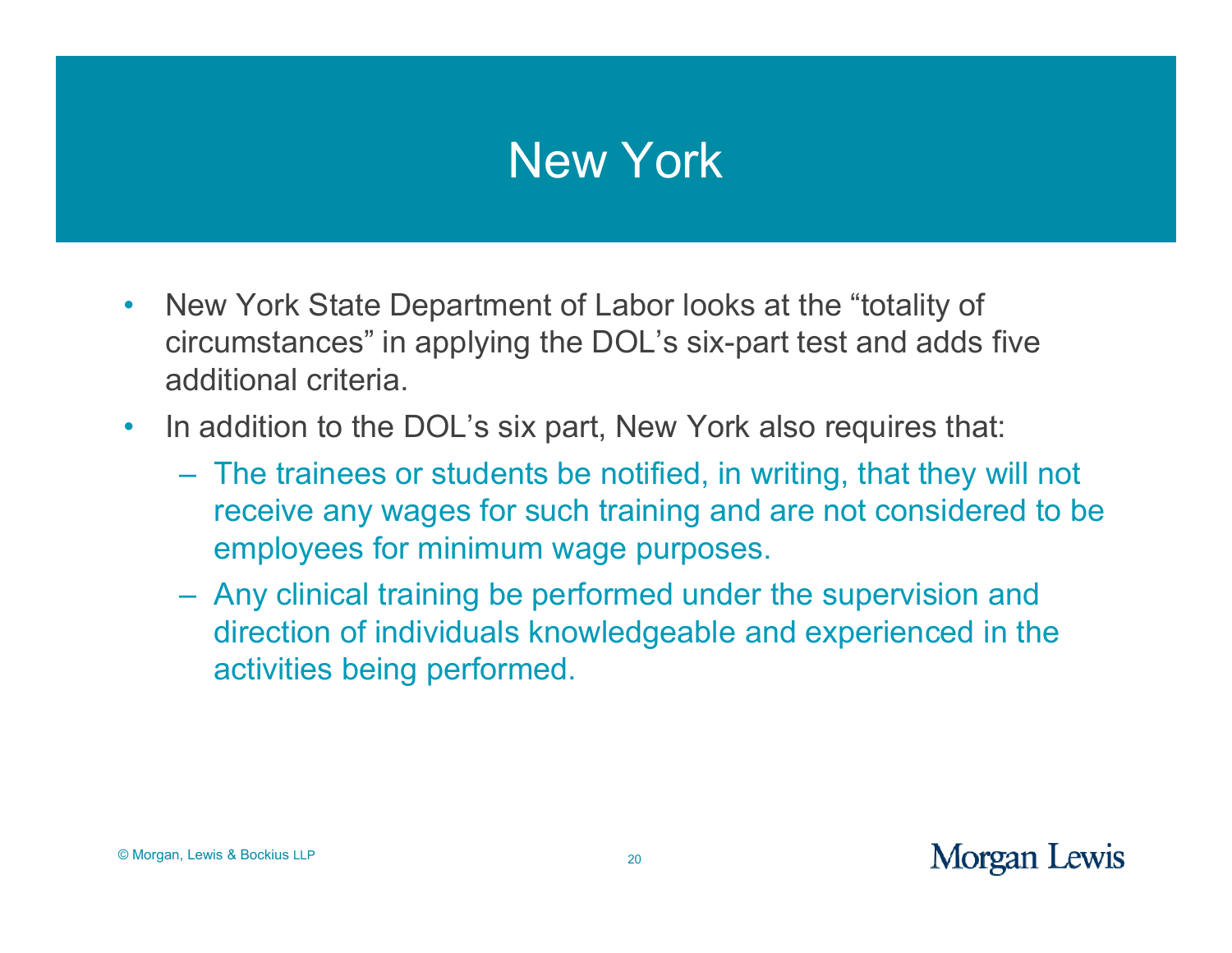### New York

- The training is general, so as to qualify the trainees or students to work in any similar business, rather than designed specifically for a job with the employer offering the program.
- The screening process for the internship program is not the same as for employment, and does not appear to be for that purpose, but involves only criteria relevant for admission to an independent educational program.
- Advertisements for the program are couched clearly in terms of education or training, rather than employment, although employers may indicate that qualified graduates may be considered for employment.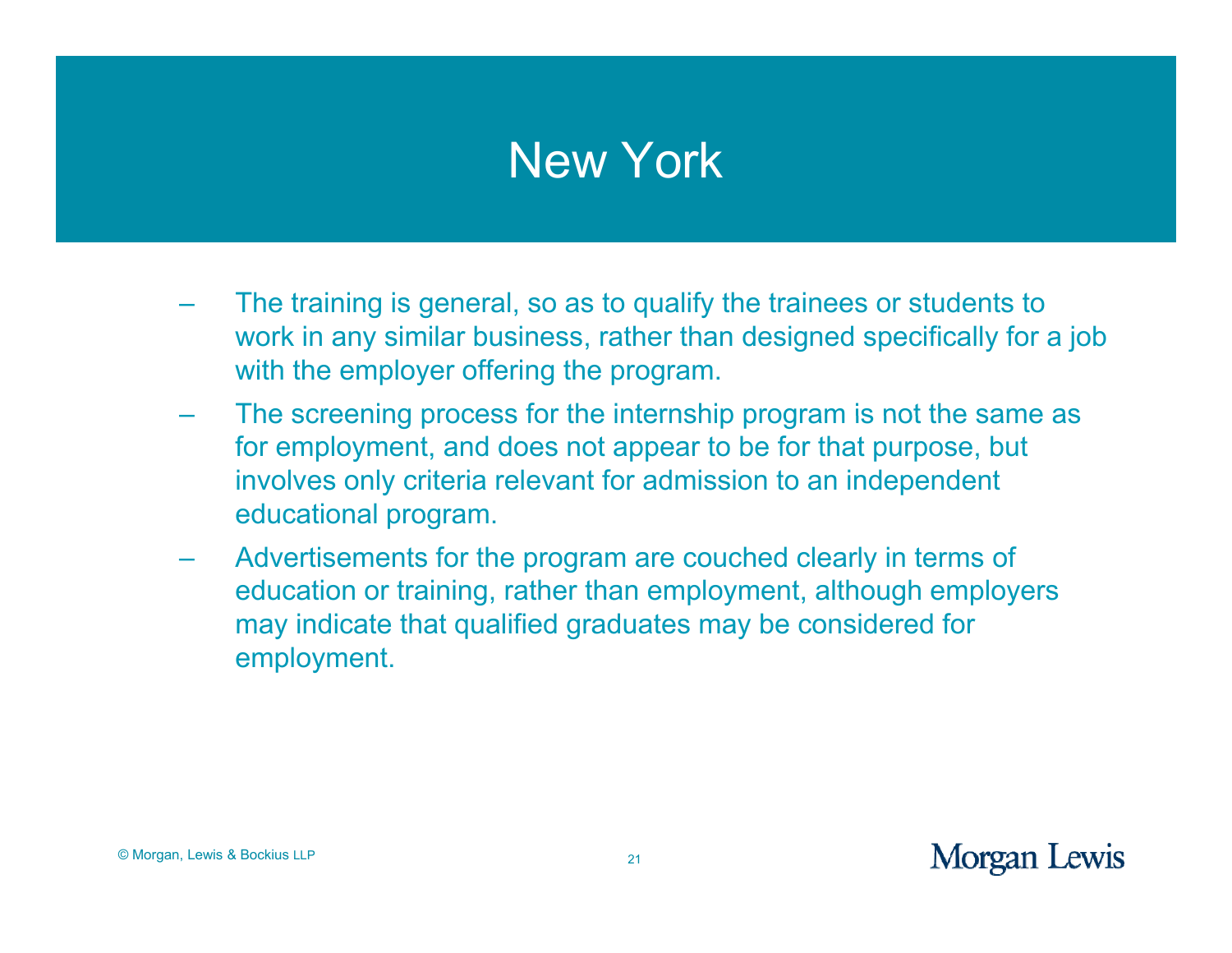### New Jersey

- $\bullet$ In New Jersey, a trainee is not considered an employee. There is a ninepart test for determining whether someone is a trainee. N.J.A.C. 12:56-2.1.
	- 1. The training is for the primary benefit of the trainee;
	- 2.The employment for which the trainee is training requires some cognizable, trainable skill;
	- 3. The training is not specific to the employer, that is, it is not exclusive to its needs, but may be applicable elsewhere for another employer or in another field of endeavor;
	- 4. The training, even though it includes actual operation of the facilities of the employer, is similar to that which may be given in a vocational school;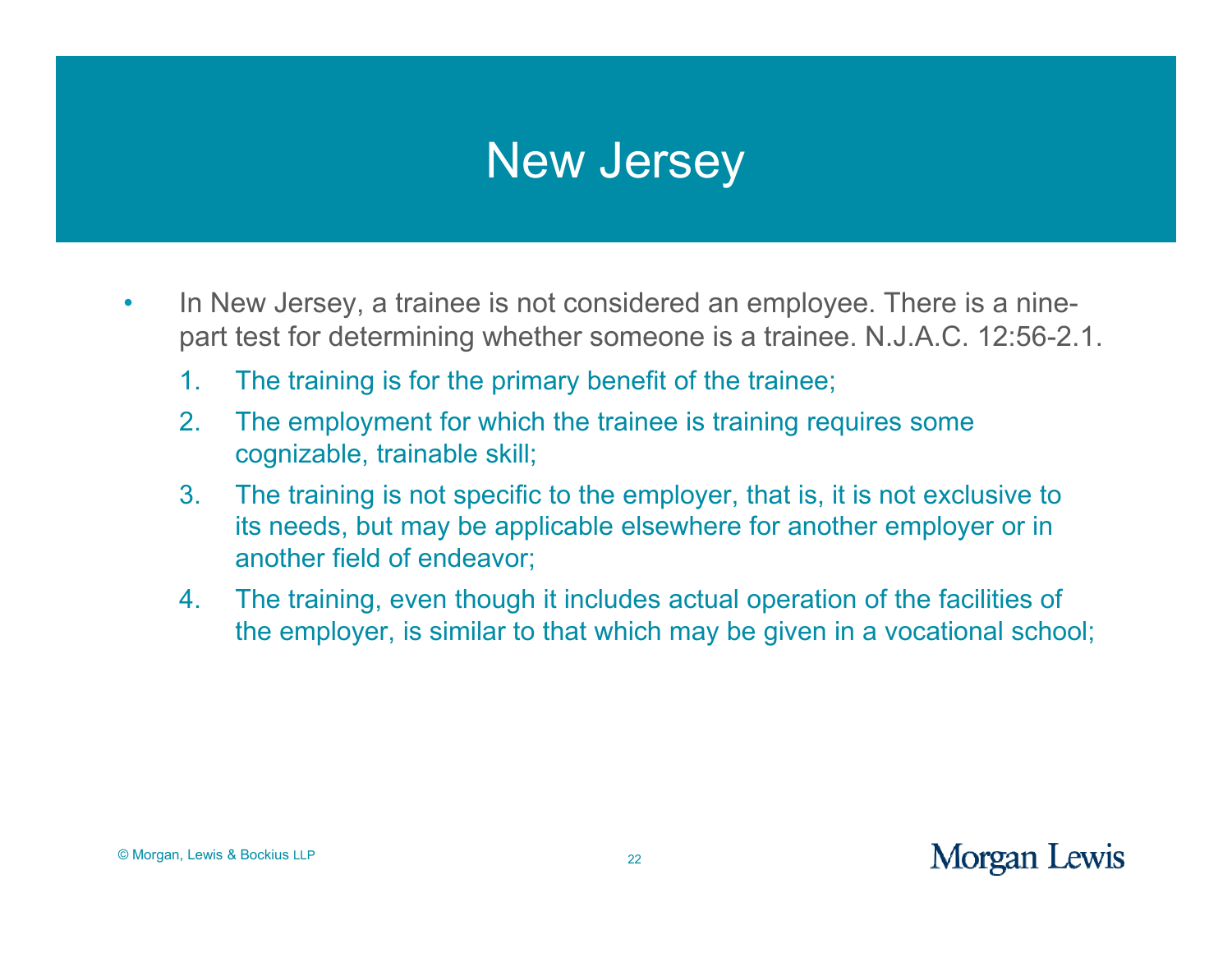### New Jersey

- 5.The trainee does not displace a regular employee on a regular job or supplement a regular job, but trains under close tutorial observation;
- 6. The employer derives no immediate benefit from the efforts of the trainee and, indeed, on occasion may find its regular operation impeded by the trainee;
- 7. The trainee is not necessarily entitled to a job at the completion of training;
- 8. The training program is sponsored by the employer and is outside regular work hours, the trainee does no productive work while attending the program, and the program is not directly related to the trainee's present job (as distinguished from learning another job or additional skill); and
- 9.The employer and the trainee share a basic understanding that regular employment wages are not due for the time spent in training, provided that the trainee does not perform any productive work.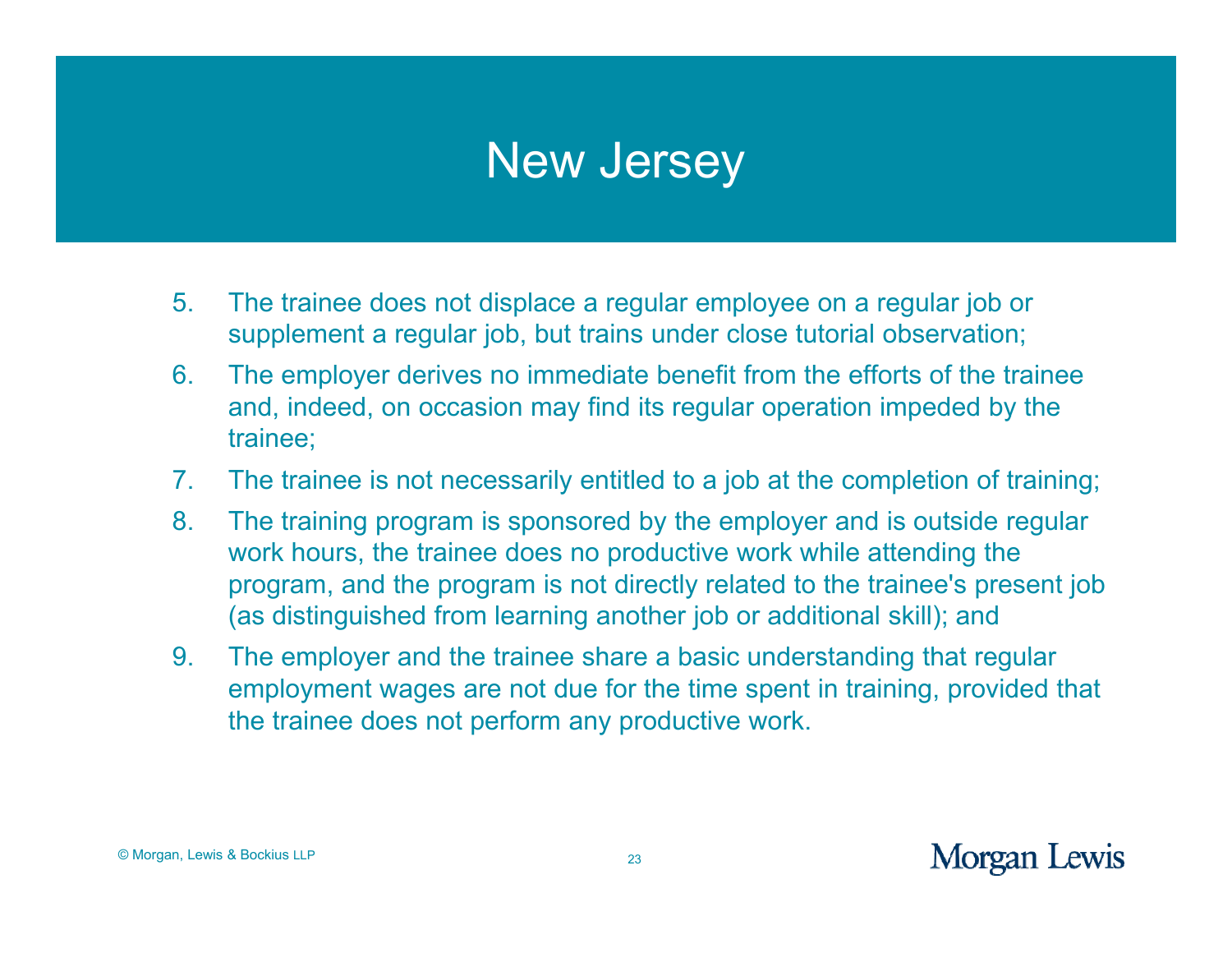### Volunteers Under the FLSA

Unlike employees, volunteers are not protected by the FLSA. There are limited instances in which an individual is considered a volunteer outside of the FLSA's protections:

- $\bullet$ • Individuals who volunteer to perform services for state or local government agencies and individuals who volunteer for humanitarian purposes for private nonprofit food banks
- $\bullet$  Individuals who volunteer their time for religious, charitable, civic, or humanitarian purposes to nonprofit organizations
- •For-profit employers may not use this test.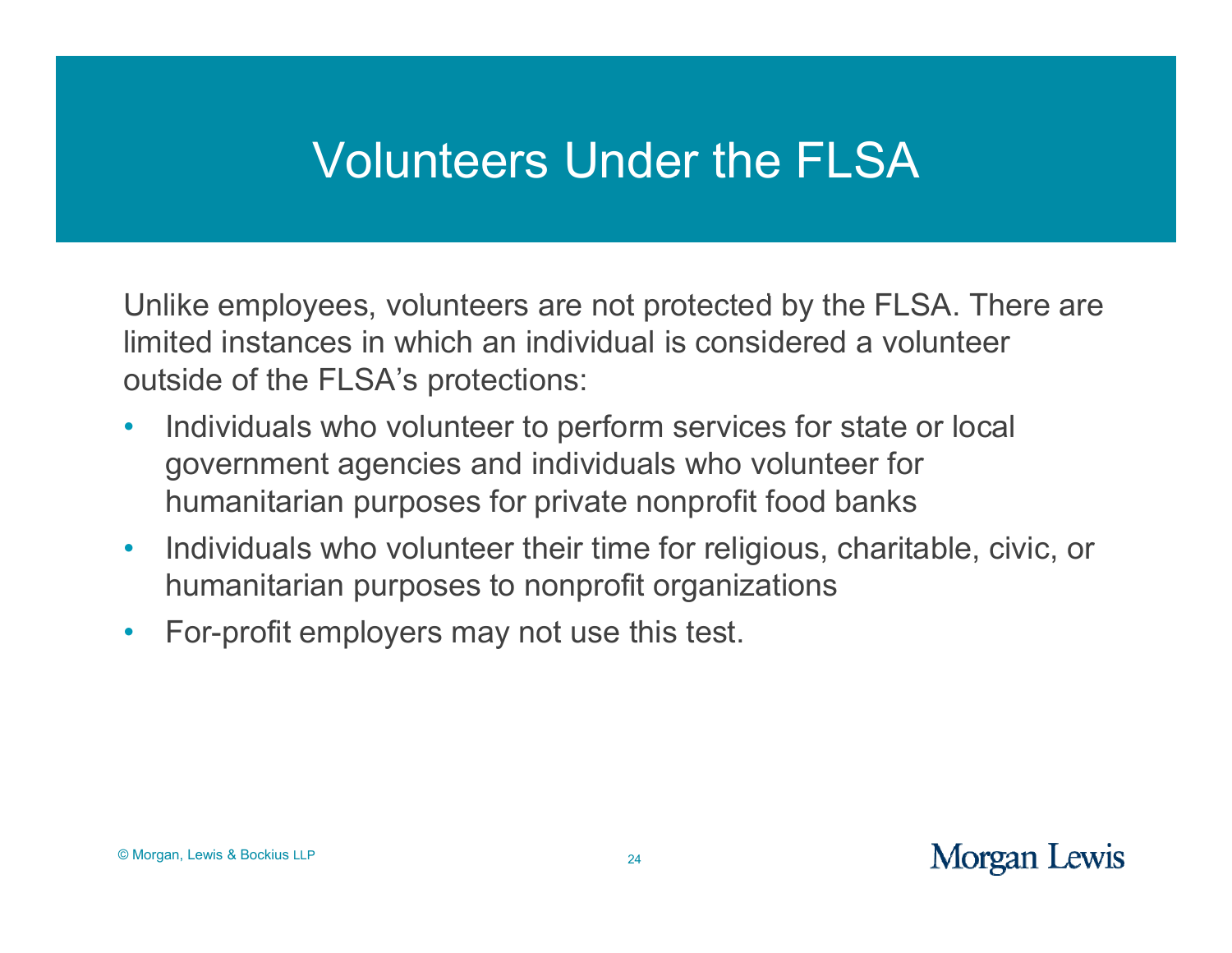### Volunteers Under the FLSA

In determining whether an individual qualifies as a "volunteer," the Department of Labor (DOL) examines whether an individual:

- $\bullet$  (1) performs hours of service for civil, charitable or humanitarian reasons;
- $\bullet$  (2) works without promise, expectation, or receipt of compensation for services rendered;
- $\bullet$  (3) enters into the agreement without coercion or undue pressure; and
- $\bullet$ (4) is not otherwise employed by the same entity to perform the same type of services as those for which the individual proposes to volunteer. <u>See</u> Wage and Hour Opinion Letter, FLSA2006-28 (Aug. 7, 2006).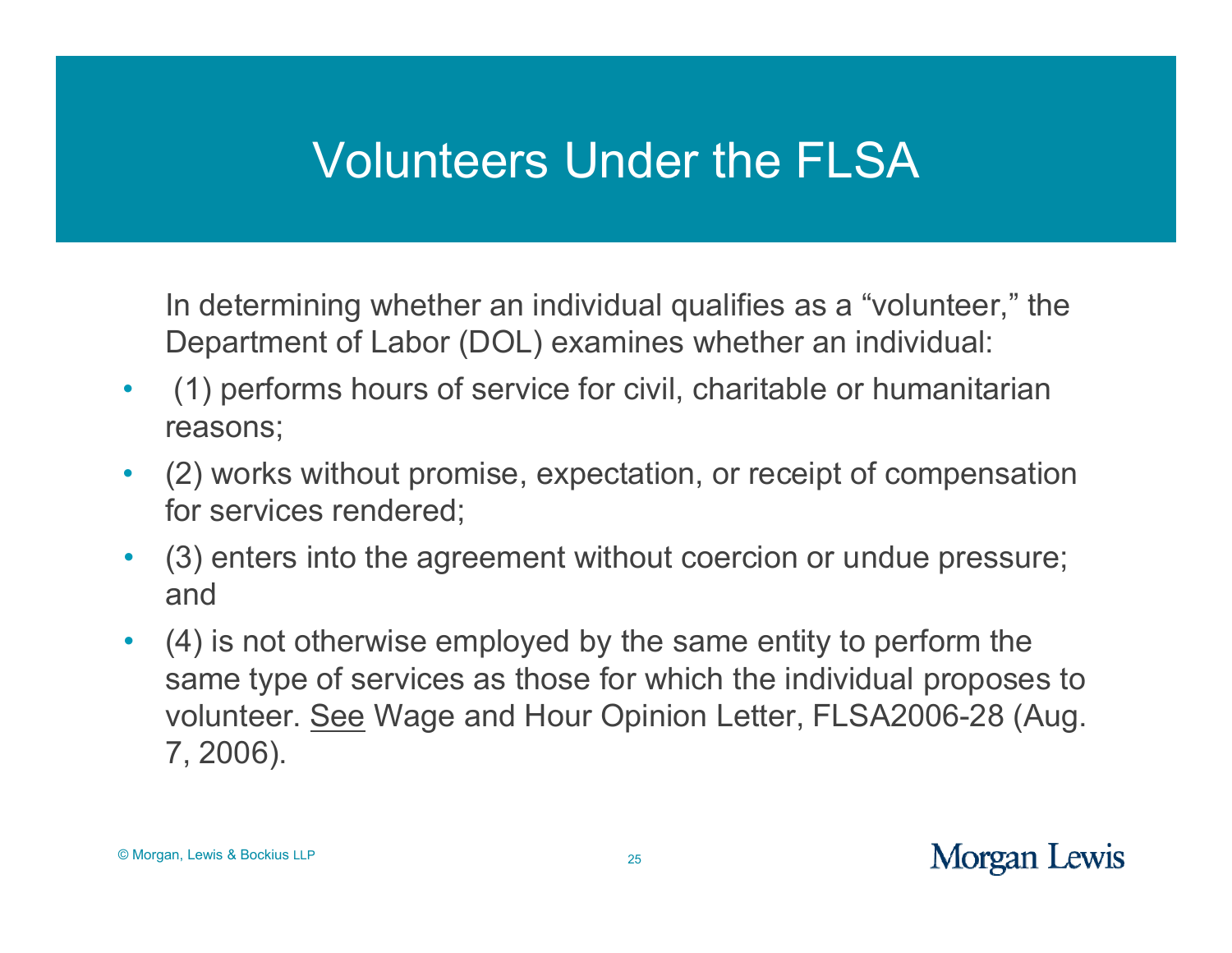### Misclassifying an Individual as an Intern

- $\bullet$ • Back pay (including overtime wages)
- $\bullet$ Back taxes (payroll and state employment taxes)
- $\bullet$ Workers' compensation insurance premiums
- $\bullet$ Liability for workplace injuries
- $\bullet$ Liability for unemployment benefits
- $\bullet$ Liability for fringe benefits not provided (pension plans, health insurance, vacation and sick pay)
- $\bullet$ Possible attorneys' fees and costs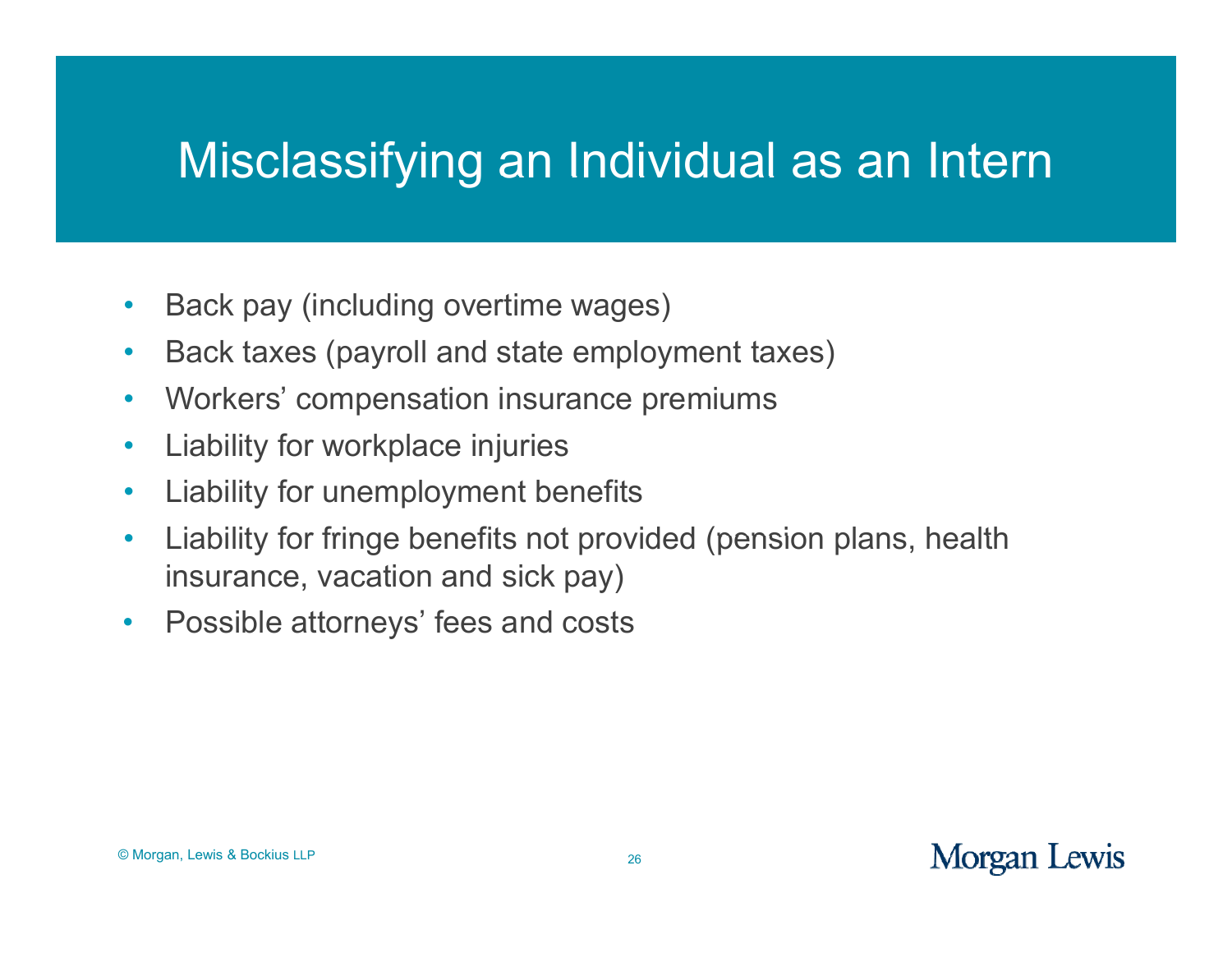# Best Practices for Developing and Implementing an Intern Program

- $\bullet$ • Weigh the costs and benefits; an employer may spend more time and money closely supervising the intern than it would if the intern was classified as an employee.
- Structure around a classroom or academic experience rather than the employer's actual operations.
	- Set up as formalized program with agendas, ect.
- Provide the intern with skills that can be used in multiple employment settings, rather than skills limited to one employer's operation.
- $\bullet$  Provide job-shadowing opportunities in which the intern performs no or minimal work.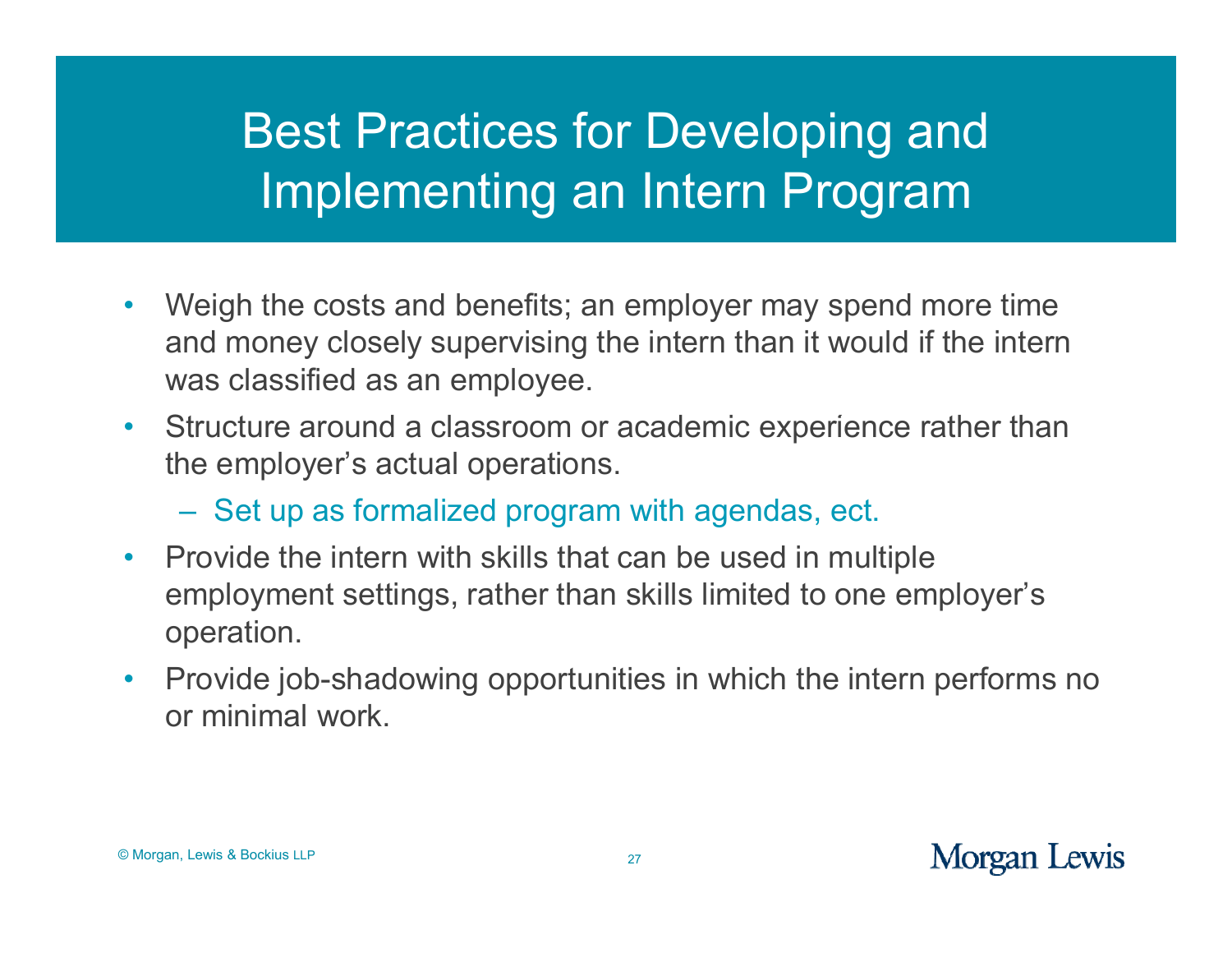# Best Practices for Developing and Implementing an Intern Program

- $\bullet$ • Do not be dependent upon the work of the intern, even if the intern may be receiving some benefit in the form of a new skill or improved work habit.
- $\bullet$ • Tailor the internship to the intern's goals and interests rather than to the employer's.
- $\bullet$  Prior to the commencement of the internship, have the intern sign an agreement that (1) describes the nature of the internship and (2) explains that the intern neither expects compensation nor a job offer at the internship's conclusion.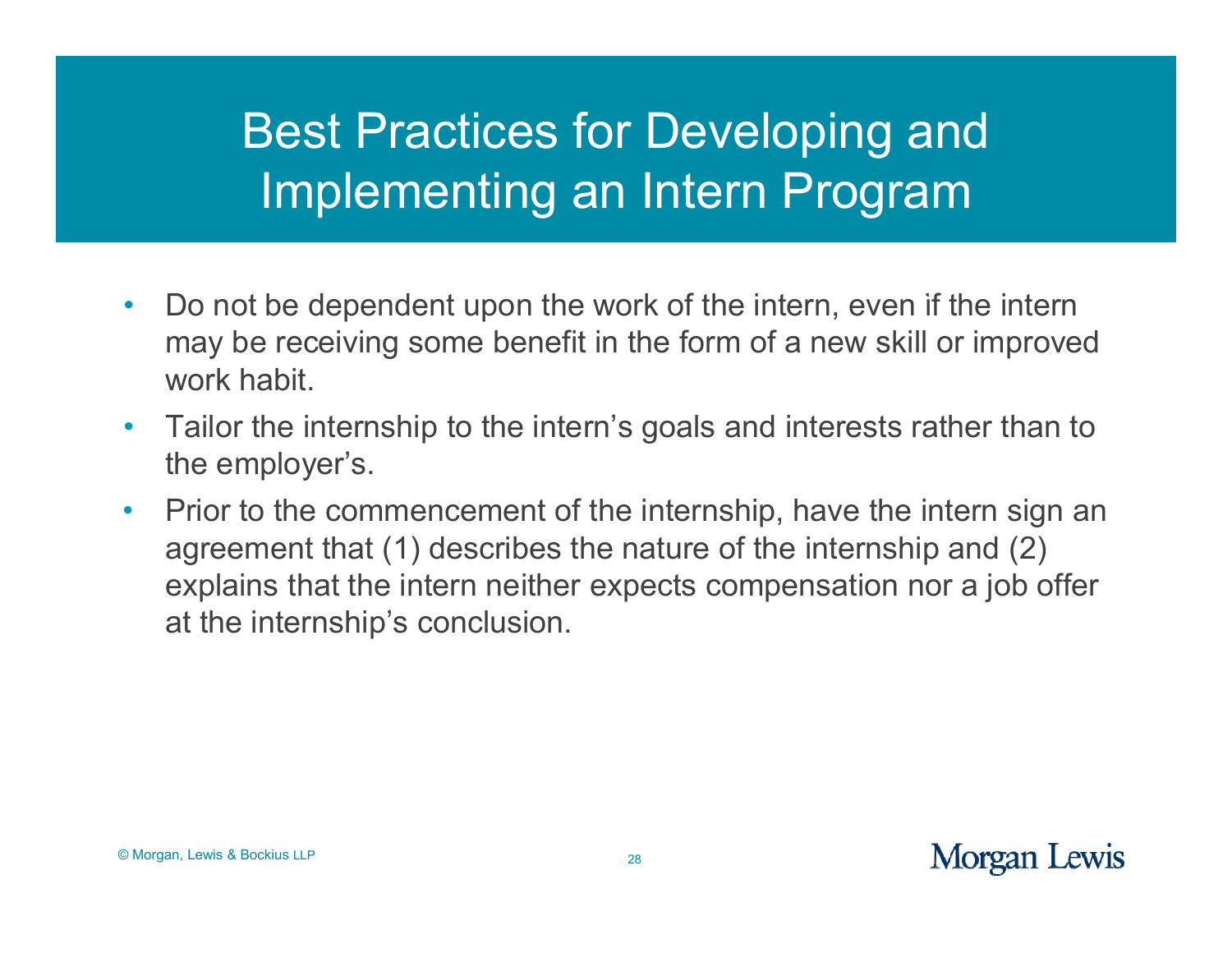# Best Practices: Advising Clients on an Internship Program

- $\bullet$ • Create written policies or handbooks devoted exclusively to interns to avoid using the same policies and handbooks used for employees.
- $\bullet$  $\bullet$  Be clear about the distinction between interns and employees.
- $\bullet$  Keep detailed records to make it clear that expense reimbursements are not disguised wages.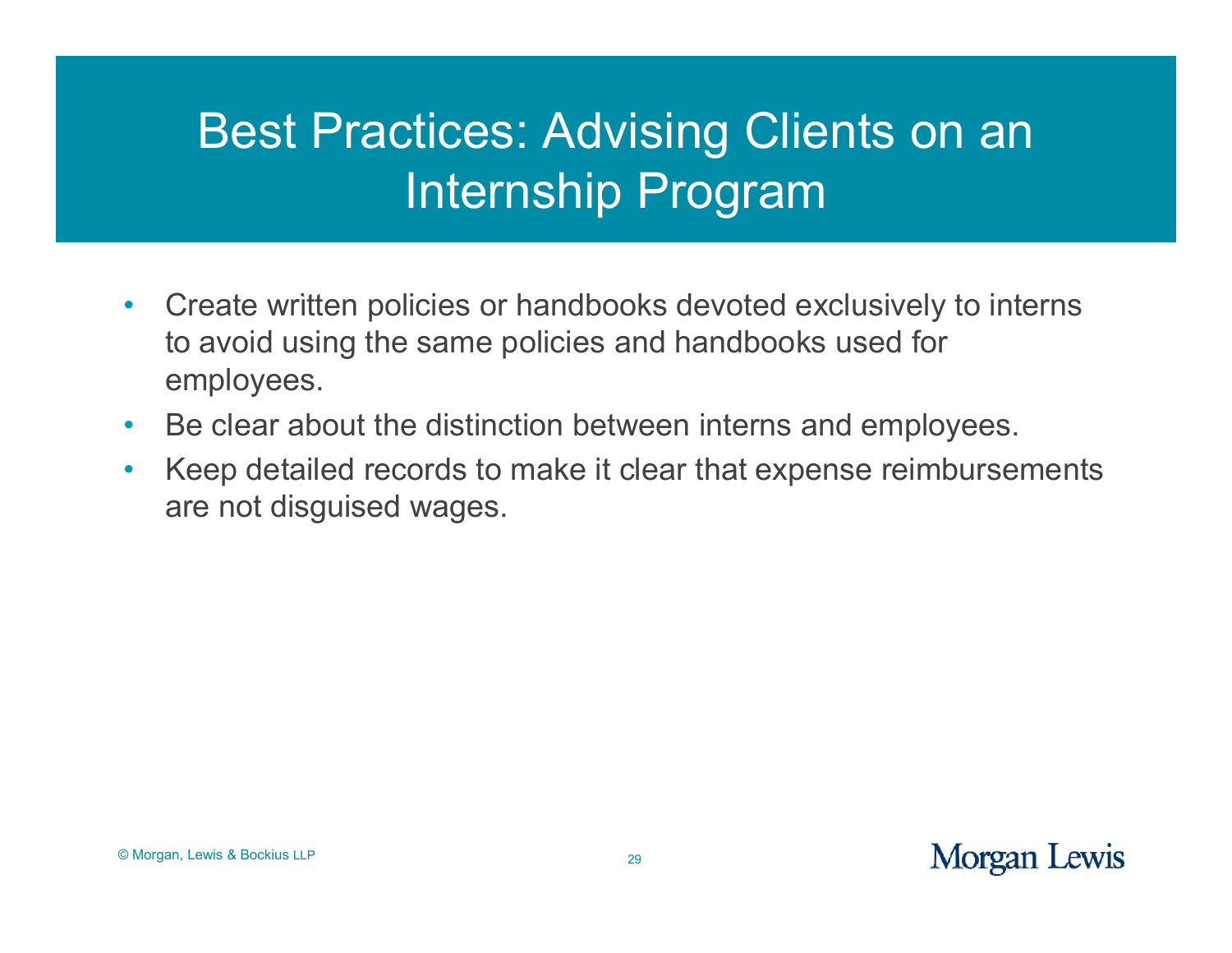### Our Team



#### **Corrie Fischel Conway**

Washington, D.C. tel. 202.739.5081fax. 202.739.3001

• Corrie Fischel Conway is of counsel in Morgan Lewis's Labor and Employment Practice. Ms. Conway's practice focuses on a variety of labor and employment counseling matters, particularly with respect to wage and hour audit and advice matters; FMLA, ADA, and GINA compliance; and USERRA-related issues.



#### **Russell R. Bruch**

Washington, D.C. tel. 202.739.5293fax 202 739 3001 fax. 202.739.3001

• Russell R. Bruch is an associate in Morgan Lewis's Labor and Employment Practice. Mr. Bruch represents employers in a broad array of labor and employment law matters, including wage and hour class and collective actions; and counseling on employment litigation avoidance, including all aspects of employee relations, hiring and termination, statutory compliance, and best employment practices.

© Morgan, Lewis & Bockius LLP